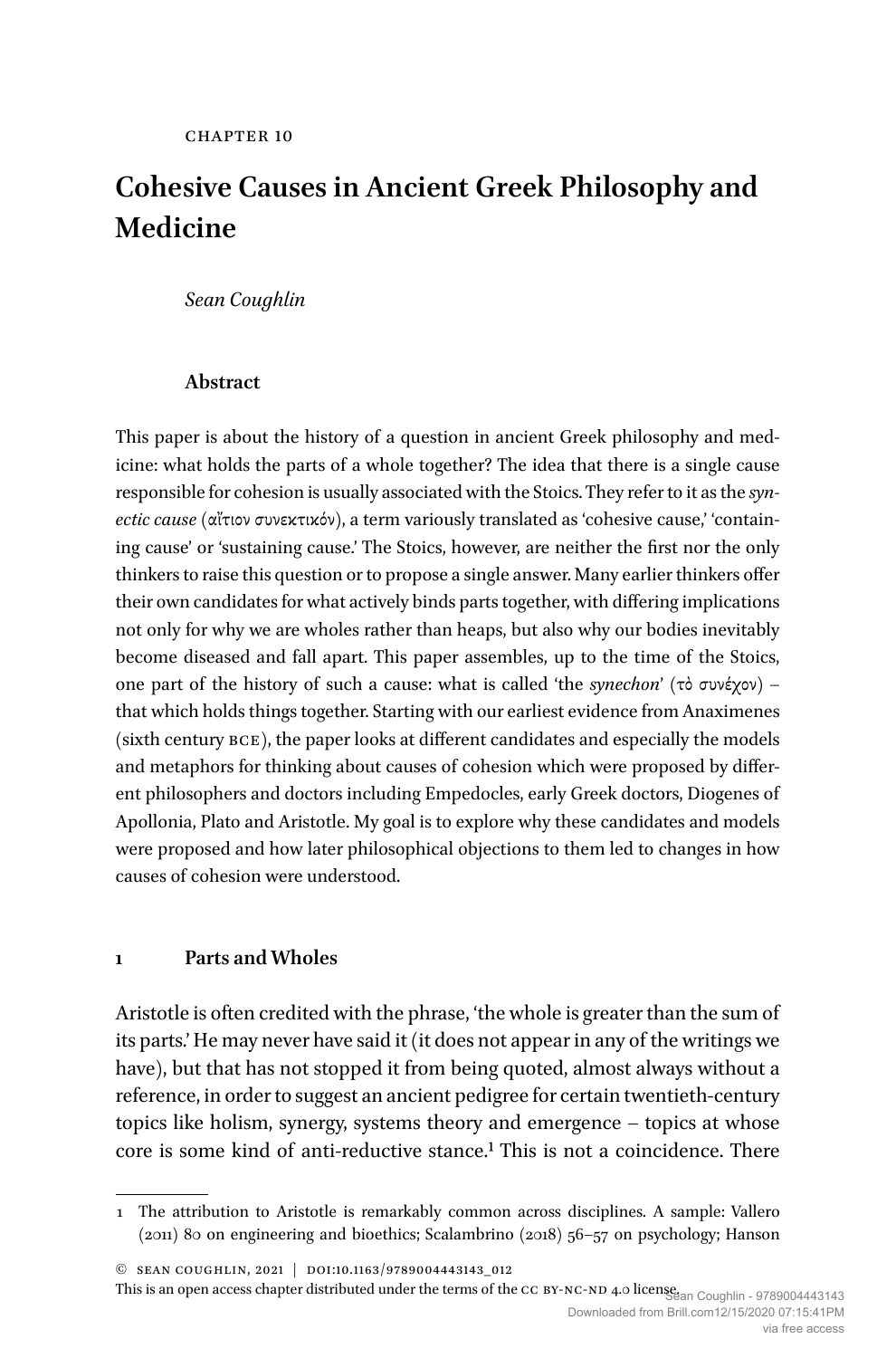is something Aristotelian about the phrase. After all, Aristotle is the ancient Greek philosopher most associated with the idea that some kinds of things in the world require explanations that go beyond the enumeration of their parts. If Aristotle asked you what a house is, you would not get away with telling him that it is the bricks and beams that went into building it, even if you managed to mention every one of them; and you certainly would not get away with telling him that bread is simply flour, salt, water and yeast.2 This is because, for Aristotle, if what we are talking about is not a heap of random things, but a whole, then citing only a list of ingredients misses something essential about the whole the ingredients are meant to explain. They fail to tell us how and why the parts are arranged the way they are and so why those parts form a unified thing. Not just any arrangement of materials, even of the appropriate materials, counts as a barn or a bagel, and Aristotle thinks the same goes for natural things as well.<sup>3</sup> To understand what a horse is, it is not enough to give a list of every hair and hoof. Something more needs to be added, something about the overall form and arrangement of those parts for it to count as an explanation of a horse. People who study Aristotle today tend to refer to this as his *hylomorphism*: the idea that unified things, especially natural and living things, are composed of matter and form and that both need to be mentioned

<sup>(1995) 1</sup> and Forrest (2018) 3 on systems theory; Hanson (2014) 84 on social theory; Elliott (2004) 454 on business; Marks et al. (2008) 599 on molecular biology. Schuster (2007) claims it is in Aristotle's *Metaphysics*, but does not cite a passage. It is also associated with Gestalt psychology, although no Gestalt theorist seems to have said it either, on which see Fuller (1990) 101–2. For a discussion of instances found on the internet (where it pops up quite often as well), see the blog, Sententiae Antiquae, 'No, Aristotle didn't write "a whole is greater than the sum of its parts." ' Last accessed at [sententiaeantiquae.com/2018/07/06/no-aristotle-didnt](http://sententiaeantiquae.com/2018/07/06/no-aristotle-didnt-write-a-whole-is-greater-than-the-sum-of-its-parts/) [-write-a-whole-is-greater-than-the-sum-of-its-parts/](http://sententiaeantiquae.com/2018/07/06/no-aristotle-didnt-write-a-whole-is-greater-than-the-sum-of-its-parts/) on 02-04-19.

<sup>2</sup> The view is first stated in Plato's *Phaedo* (Pl. *Phd.*) 98b–e, but Plato develops it extensively in the *Theaetetus*, particularly the discussion of Hesiod's wheel at 206e4-208b9. It is worth noting that this is not always the case. If someone asked me to explain the things on my desk, it would be fine to say that they are two books, a computer, a lamp; and it is perfectly fine (in North America anyway) to say that a quarter is twenty-five cents. These, according to Aristotle, are not wholes (τὰ ὅλα), but totals (τὰ πάντα). The total / whole distinction first shows up, as far as I know, also in Plato's *Theaetetus* (Pl. *Tht.*) at 204a11–b1: 'Do you in fact call 'total' (τὸ πᾶν) and 'whole' (τὸ ὅλον) the same thing or something else?' Aristotle takes up Plato's distinction in *Metaphysics* (Arist. *Metaph.*) 8.6, 1045a8–12, quoted below. On *Theaetetus*, see Harte (2002), especially chapter 1.

<sup>3</sup> For the house example, see Aristotle, *De partibus animalium* (Arist. *Part. an.*) 1.1, 639b5–30. See also Aristotle, *Topics* 6.13, 150b22–26. The extension of the analogy to natural objects is found in many works, but the point is made most explicitly at Aristotle, *Meteorologica* (Arist. *Mete*.) 4.12, 390b2–14.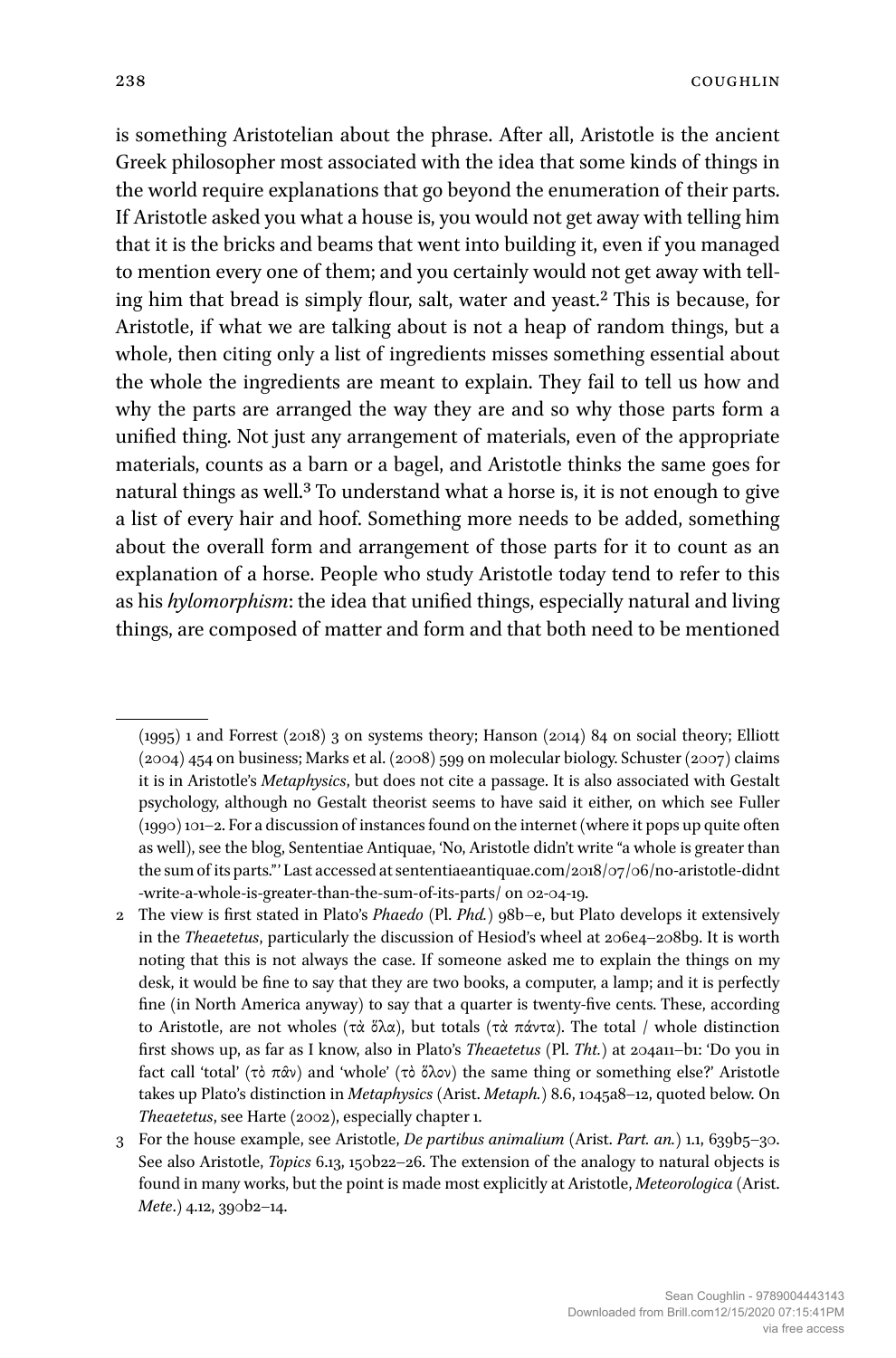in any explanation of what those things are.4 If, like Aristotle, we think the parts of a thing count as its matter,<sup>5</sup> then it is not too far off to say he thinks 'the whole is more than the sum of its parts.' Some things are not identical to their parts alone: they are also their arrangement. As Aristotle would say, they are also their forms.

Now, while Aristotle never said, 'the whole is greater than the sum of the parts,' he does come close to saying it over a few pages in books 7 and 8 of his *Metaphysics*. At *Metaphysics* 8.6 he comes especially close. There he says that *if* something with parts is also a whole, then there must be some cause – some reason – that explains why those parts form a whole in the first place. He writes:

What is the cause (αἴτιον) of something being one? For, for everything that has a plurality of parts (πλείω μέρη) and the totality (τὸ πᾶν) is not like a heap (οἷον σωρός), but the whole (τὸ ὅλον) is something besides the parts (παρὰ τὰ μόρια), there is some cause, since even in the case of bodies, the cause of their being one is sometimes contact, other times stickiness (γλισχρότης) or some other such property.

Aristotle, *Metaphysics* 8.6, 1045a8–126

One thing worth pointing out about this passage is that Aristotle does not say that the whole is *greater* (μεῖζον) than the sum of its parts; rather, he says that there are cases (presumably self-evident ones) where the whole is something *besides* (παρά) or *in addition to* the parts. The difference between 'greater' and 'besides' is not merely grammatical. Aristotle, like some early Gestalt theorists, thinks the difference is ontological.7 Wholes are different kinds of things from the parts that make them up, just as syllables are different from (but not in any straightforward sense *more than*) the letters that make them up. This is

<sup>4</sup> 'Hylo-' from *hylē* (Aristotle's neologism for matter) and '-morphism' from *morphē* (or form). There is substantial literature on Aristotle's hylomorphism (a word Aristotle himself never uses) and its more recent revivals. Good surveys of the idea and issues surrounding it can be found in Peramatzis (2018), and the Stanford Encyclopedia articles by Ainsworth (2016), Cohen (2016) and Shields (2016). For contemporary defences, see Scaltas (1994), Koslicki (1998, 2006, 2018), Marmodoro (2013).

<sup>5</sup> Aristotle, *Physics* (Arist. *Phys.*) 2.3, 195a15–21; *Metaph.* 5.2, 1013b17–23.

<sup>6</sup> τί αἴτιον τοῦ ἓν εἶναι; πάντων γὰρ ὅσα πλείω μέρη ἔχει καὶ μὴ ἔστιν οἷον σωρὸς τὸ πᾶν ἀλλ᾽ ἔστι τι τὸ ὅλον παρὰ τὰ μόρια, ἔστι τι αἴτιον, ἐπεὶ καὶ ἐν τοῖς σώμασι τοῖς μὲν ἁφὴ αἰτία τοῦ ἓν εἶναι τοῖς δὲ γλισχρότης ἤ τι πάθος ἕτερον τοιοῦτον. (All translations are my own unless noted otherwise.)

<sup>7</sup> Heider (1977) 383.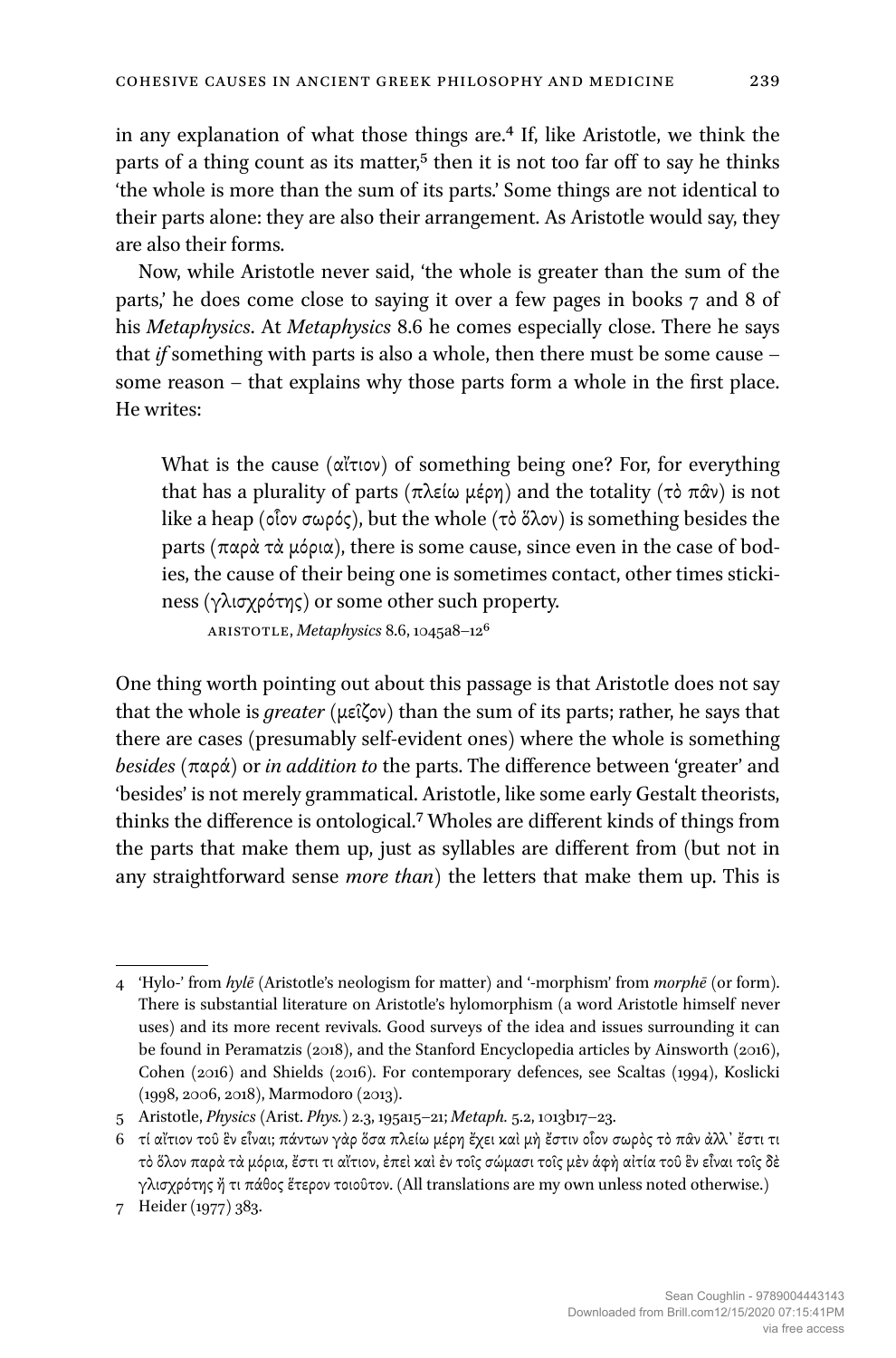something Aristotle argues for explicitly at *Metaphysics* 7.17, 1041b11–42a2.8 He believes that if we were to think that wholes are greater than their parts (or greater than their 'elements', as Aristotle refers to them here), then we run into a problem. If, for example, the syllable BA were *greater* than the sum of its parts, B and A, then something would need to have been added to make it greater. The whole, therefore, is presumably  $B + A + X$ . Now, however, we need something else to explain why B, A and X form a whole, and so we would need to posit another part to get  $B + A + X + Y$ , a process that would go on *ad infinitum*. Aristotle thinks such a regress is hopeless and so he argues that wholes are not created by adding something.9 Instead, there must be some other kind of thing (ἕτερόν τι) that makes a syllable a syllable, or a whole a whole. In the example of the syllable BA, this other kind of thing will be whatever it is that causes the elements B and A to be the syllable BA and Aristotle indicates two causes that fit the bill: one, the arrangement of the letter B (or the sound 'B') before the letter A (or the sound 'A') – what he calls the formal cause; the other, the person or agent who places the B before the A, what he calls the efficient cause. The form and the agent which causes the elements to take on that form are different kinds of thing altogether. The form is a cause to the parts of their *being* a whole rather than a heap; while the agent is a cause to the parts of their *becoming* a particular thing and so of the form and the matter becoming one.<sup>10</sup>

<sup>8</sup> Arist. *Metaph*. 7.17, 1041b11-42a2: 'Since what is compounded out of something in such a way that the totality is one, not like a heap, but like the syllable – the syllable is not the letters, nor are B and A identical to BA, nor is flesh fire and earth (…); the syllable therefore is something, not only the letters (the vowel and the consonant), but also something else; and flesh is not only fire and earth or hot and cold, but also something else.' (ἐπεὶ δὲ τὸ ἔκ τινος σύνθετον οὕτως ὥστε ἓν εἶναι τὸ πᾶν, [ἂν] μὴ ὡς σωρὸς ἀλλ' ὡς ἡ συλλαβή – ἡ δὲ συλλαβὴ οὐκ ἔστι τὰ στοιχεῖα, οὐδὲ τῷ « βα » ταὐτὸ τὸ « β » καὶ « α », οὐδ' ἡ σὰρξ πῦρ καὶ γῆ (…)· ἔστιν ἄρα τι ἡ συλλαβή, οὐ μόνον τὰ στοιχεῖα τὸ φωνῆεν καὶ ἄφωνον ἀλλὰ καὶ ἕτερόν τι, καὶ ἡ σὰρξ οὐ μόνον πῦρ καὶ γῆ ἢ τὸ θερμὸν καὶ ψυχρὸν ἀλλὰ καὶ ἕτερόν τι). The passage is incorrectly interpreted as stating the whole is more than the sum of its parts in the translation by Adolf Lasson (1907) 129: 'Das was aus Bestandteilen so zusammengesetzt ist, dass es ein einheitliches Ganzes bildet, nicht nach Art eines Haufens, sondern wie eine Silbe, das ist offenbar mehr als bloß die Summe seiner Bestandteile.' Again, Aristotle seems to be taking up themes from the *Theaetetus*. See n. 2 above.

<sup>9</sup> On this, see Menn (2001) 125–34. I avoid for the purposes of this paper the question – equally perplexing to Scotus and Ockham as to contemporary metaphysicians – of how matter and form, conceived as parts of the form-matter composite (the 'hylomorphic compound' or σύνολον), comprise a unified whole. On this issue, see the seminal paper by Ackrill (1972/3); for contemporary philosophical approaches, see Fine (1999) and (2010), Johnston (2006), Koslicki (2008); on Medieval approaches, e.g. Cross (1999) and Ward (2014); on its relevance to holism and the notion of sympathy, see Holmes in this volume.

<sup>10</sup> Cf. Arist. *Metaph*. 8.6, 1045b20–23; *Phys*. 2.3, 194b16–32 (where they are called causes of generation and corruption, not being and becoming – thanks to David Ebrey for pointing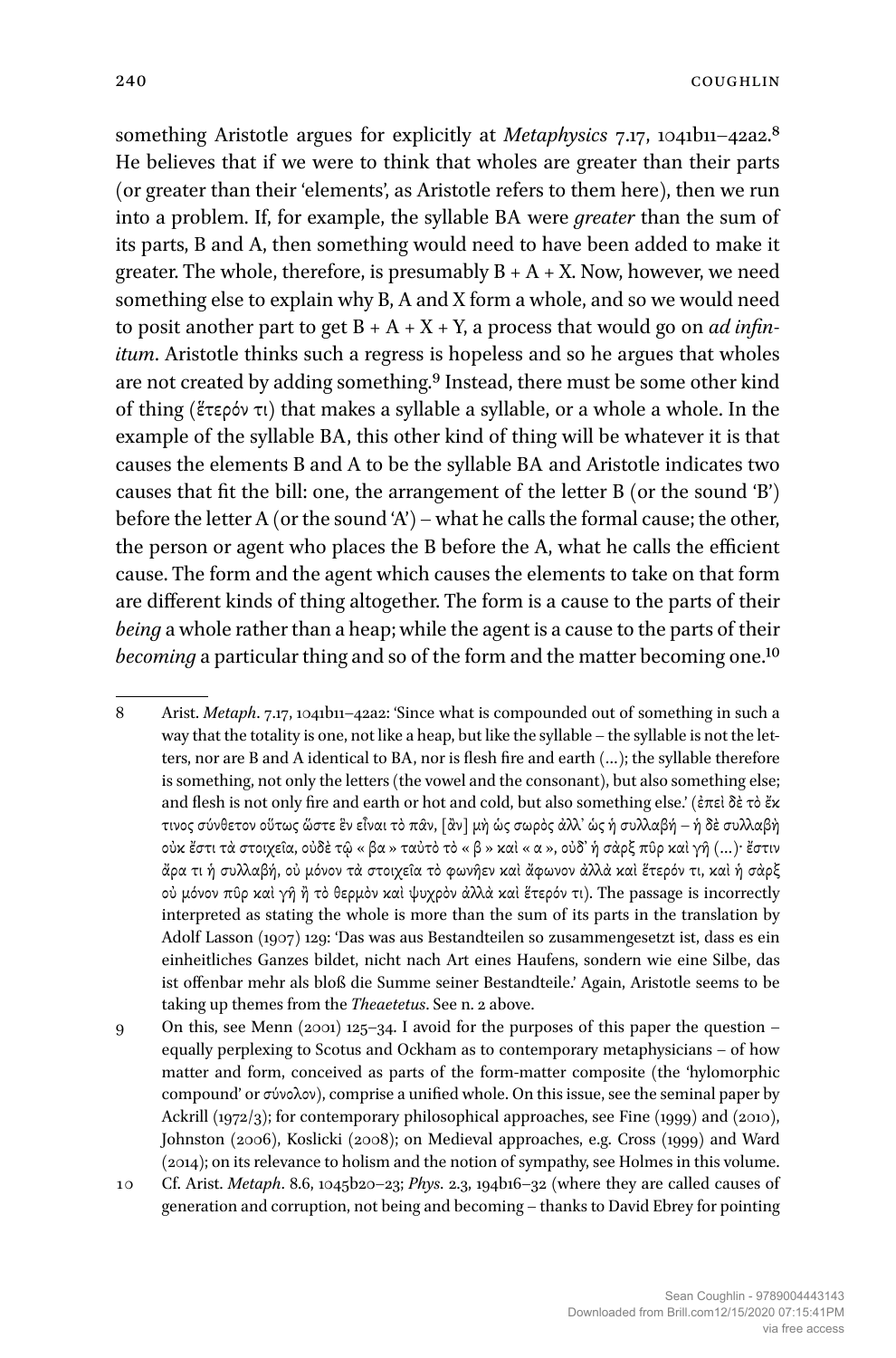The account I have just sketched – or something close to it – is what people normally have in mind when they think about Aristotle's relationship to holism. Wholes are not just their parts, they are also their forms, and while we might think things are composed of matter and form, forms are not, at least in any straightforward sense, another part of a thing. Rather, they are a special kind of cause, which confers to the parts their being and unity. Aristotle famously refers to this kind of cause as *ousia* or substance. The story I wish to tell in the paper is about a different name he gives it: the *synechon* (τὸ συνέχον) – that which holds things together.

The idea that there is a kind of cause responsible for holding things together and whose weakening or dissolution brings with it disease and decay appears often in ancient philosophy and medicine. The cause itself goes by many different names.11 It is, however, perhaps most commonly associated with the Stoics. The Stoics refer to it as the *synectic cause* (αἴτιον συνεκτικόν), a term variously translated as 'cohesive cause,' 'containing cause' or 'sustaining cause,' although none of these intuitively express in English what the Stoics meant (I will use 'cohesive'). For the Stoics, the cohesive cause is a body, namely *pneuma* (πνεῦμα), a mixture of fire and air, which is active within all things as a kind of binding movement or force.12 Now, Galen claims that 'the first philosophers of [his]

this out to me). Typically, this is expressed by saying that some agent causes what is potentially F (the matter) to be actually F. B and A are potentially BA, but they are also potentially AB or perhaps even ABBA. Aristotle thinks that the cause of the letters being actually BA, instead of just being able to be BA, is their substance or formal cause, while the cause of the letters taking on the form, of actually becoming BA, is the agent or efficient cause. While it is an understatement to say the distinction between being potentially and being actually is important for Aristotle's metaphysics, it does not have much of a place in the story I tell here.

<sup>11</sup> Galen gives a good summary of synonyms for the term: 'the cause that holds together [συνέχον], or the cohesive cause [συνεκτικόν], or proximate cause [προσεχές] or however one might wish to call it …' (Galen, *De symptomatum causis* 1.5, VII.109.7–10 K.). Philip van der Eijk points out to me that the author of the treatise *Fevers*, attributed to Alexander of Aphrodisias (c. second century ce), uses the term 'coupling cause' (συνεζευγμένον αἴτιον) (ps.-Alexander, *De febribus* 27.1–12, 22,8–24,24 Tassinari). I discuss other terms in what follows.

<sup>12</sup> For writers after Galen, 'cohesive' (συνεκτικός) comes to mean simply 'primary,' e.g. Simplicius: '(Aristotle) says 'highest cause' in the sense of 'what is most properly (a cause),' which others call 'cohesive' (« ἀκρότατον » μὲν λέγει « αἴτιον » τὸ κυριώτατον λεγόμενον, ὃ ἄλλοι συνεκτικὸν ὀνομάζουσιν)' (Simplicius, *In Aristotelis physicorum libros commentaria* (Simpl. *in Arist. Phys.*) 9.326,13–21 Diels, *ad* Arist. *Phys*. 2.3, 195b21). It is important to note that by calling it a force, I do not imply that it is non-bodily or immaterial. For the Stoics, forces were bodies, insofar as anything that acts or is acted upon must, for them, be a body; this is not so foreign, as forces continue to be conceived of as bodies, e.g. gluons, photons and bosons more generally.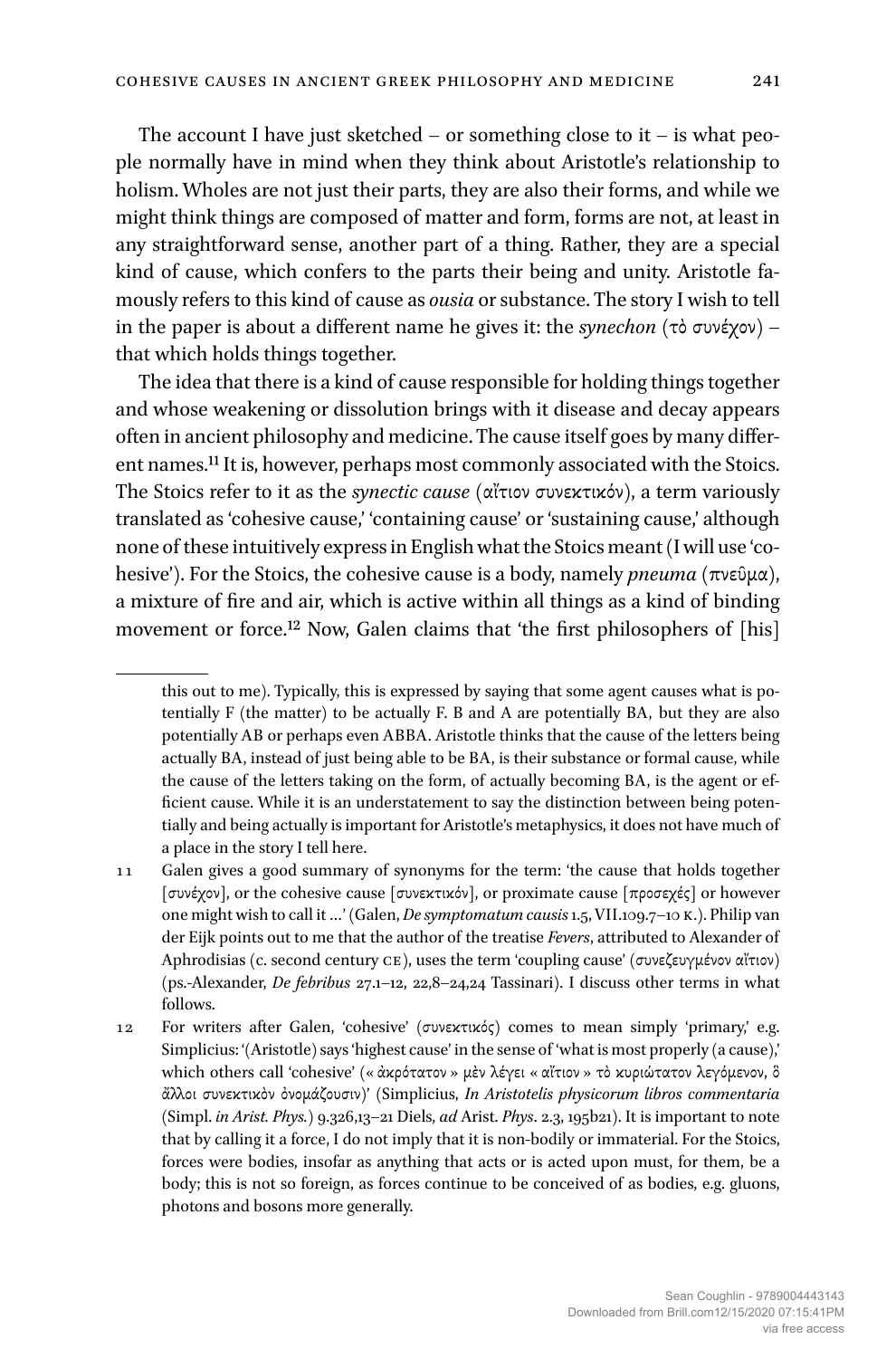acquaintance to speak of a cohesive cause were the Stoics,' and something like Galen's view of the history of the concept continues to be held today.13 The consensus among scholars today is roughly that the Stoics introduce the cohesive cause as an active, corporeal analogue of the Aristotelian form: Aristotelian forms and Stoic cohesive causes explain what something is, why it acts the way it does and why it persists as that thing, while the Stoic innovation is to understand this cause as a kind of bodily (but perhaps non-material) force binding things together as a whole.14 I think, however, that Galen's claim that this is a Stoic innovation is potentially misleading. Once we see that Aristotle's *synechon* and the Stoic cohesive cause are both answers to the question, 'what actively holds the parts of a whole together?,' then it becomes clear that they are more than analogues. In fact, the Aristotelian *synechon* and the Stoic cohesive cause refer to the same thing: the nature or soul (the Stoics also add 'cohesion' (ἕξις), which is more or less an Aristotelian inanimate nature) understood as an internal principle of motion and rest. Aristotle believes this nature or soul is an immaterial yet substantial unmoved mover – an agent that always acts in the same way to produce the same kind of activity in the parts that make what it is. The Stoics believe that this (cohesion or) nature or soul is *pneuma*, an active, self-moving corporeal cause which interpenetrates and binds the passive material into a whole through what the Stoics call its 'tensional movement.' The Stoics' answer to the question 'what holds things together' might, therefore, more closely resemble Plato's self-moving world-soul in the *Timaeus* than the unmoved souls of Aristotle's *De anima*. Nevertheless, Aristotle and the Stoics both believe that a thing's parts are bound together by a kind of internal, active cause that is not an additional part.

Plato, Aristotle and the Stoics offer refined notions of the *synechon* in response to what they see as inadequacies in earlier attempts to explain how parts might form a whole. Their responses, however, were not the only ones possible. Democritus seems simply to have rejected the idea of wholes altogether, suggesting they are figments of the imagination.15 Alcmaeon of Croton

<sup>13</sup> Galen, *De causis contentivis* (Gal. *CC*) 1.1 (52,1–2 Lyons); *Adversus Iulianum* 6.13 (XVIIIA.279–80 K. = 57,15–58,6 Wenkebach); *Synopsis librorum suorum de pulsibus* (IX.458.8–14 K.). Cf. Frede (1987) 145. Susan Bobzien (1999) 228 argues (more precisely) that the term is a later Stoic invention and not found in Chrysippus.

<sup>14</sup> See e.g. Frede (1987) 145; Long and Sedley (1987) 340–41; Hankinson (1998) 240–41; Bobzien (1999) 229. These authors all seem to rely on the same testimony of Galen. I return to this below. On cohesive causes as things other than agents, but still causes of effects, see Hankinson (1987) 81–85.

<sup>15</sup> Simplicius, *In Aristotelis De caelo commentaria* (Simpl. *in Airst. De cael.*) 295,1–14 Heiberg = Democritus 68 A 37 DK.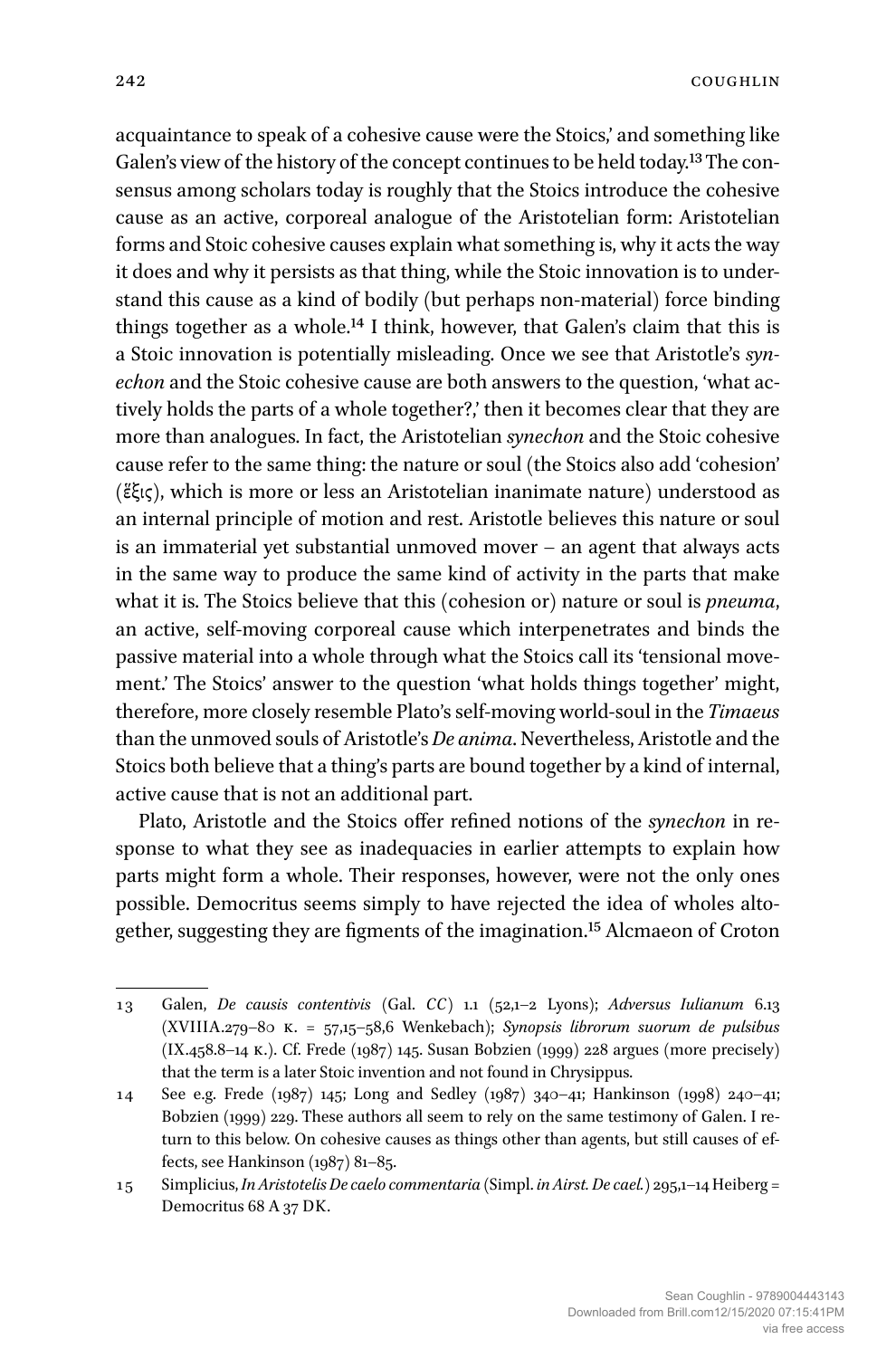believed cohesion resulted from an equipollence of opposing powers among the parts, and a similar view is found in Galen's criticism of the Stoic notion of a cohesive cause. The first thinker, however, who is reported to have talked about something like a cohesive cause is not a Hellenistic Stoic, but the sixth-century bce Ionian physicist Anaximenes. After him, different candidates for the *synechon* are proposed by different philosophers and doctors, including Empedocles, some early Greek (i.e. Hippocratic) medical writers, and Diogenes of Apollonia. In what follows, I proceed by looking at these various thinkers' proposals – the early Greek philosophers and doctors, and also Plato, Aristotle and the Stoics –, how they think they bind the parts of a thing into a whole and the problems these proposals raised. I think there is something important gained by examining this history, even though it means I have to leave aside many details and that, given the nature of some of our evidence, the account I give will at times be speculative. The views of the Stoics in particular need more careful treatment than what I can provide here (the school was hardly united on this issue).<sup>16</sup> Still, I think this approach offers a productive way of thinking about the history of wholes, active causes and cohesion, of which Aristotle is a part.

# **2 Early Greek Philosophers and Physicians**

I begin this story with the earliest accounts of bodily cohesion in Greek philosophy. Many philosophers and doctors before Aristotle explain how the parts of something are bound together into a whole, and one of their common strategies is to posit some special kind of part, a *synechon* (or related term), which holds the other parts together. The idea is intuitive. Glue, nails, fasteners, thread, etc., are all what we might call 'binding parts': bodies that hold something together, while at the same time being a part of it. Early Greek philosophers posited such binding parts to explain the unity of things, from simple solid bodies to the cosmos itself.

A familiar example of this kind of thinking is Empedocles' Love (Φιλότης). Love in Empedocles' cosmology is a hypostatized notion of a unifier – that which 'brings everything together into one' (συνερχόμεν' εἰς ἓν ἅπαντα).<sup>17</sup> Love

<sup>16</sup> Frede (1987) remains the best entry point to these issues in Stoic philosophy. In this paper, I avoid discussions of determinism and responsibility as motivations for the Stoic theory of causes. I also will not be discussing Cicero's report of Chrysippus' causal distinctions at *De fato* 41–43, which I think raises more questions than it answers.

<sup>17</sup> Simpl. *in Arist. Phys*. 9.158,7 Diels = Empedocles 31 B 17 DK. An anonymous reviewer points out to me that unity is not the same as holism: both Love and Strife result in wholes, either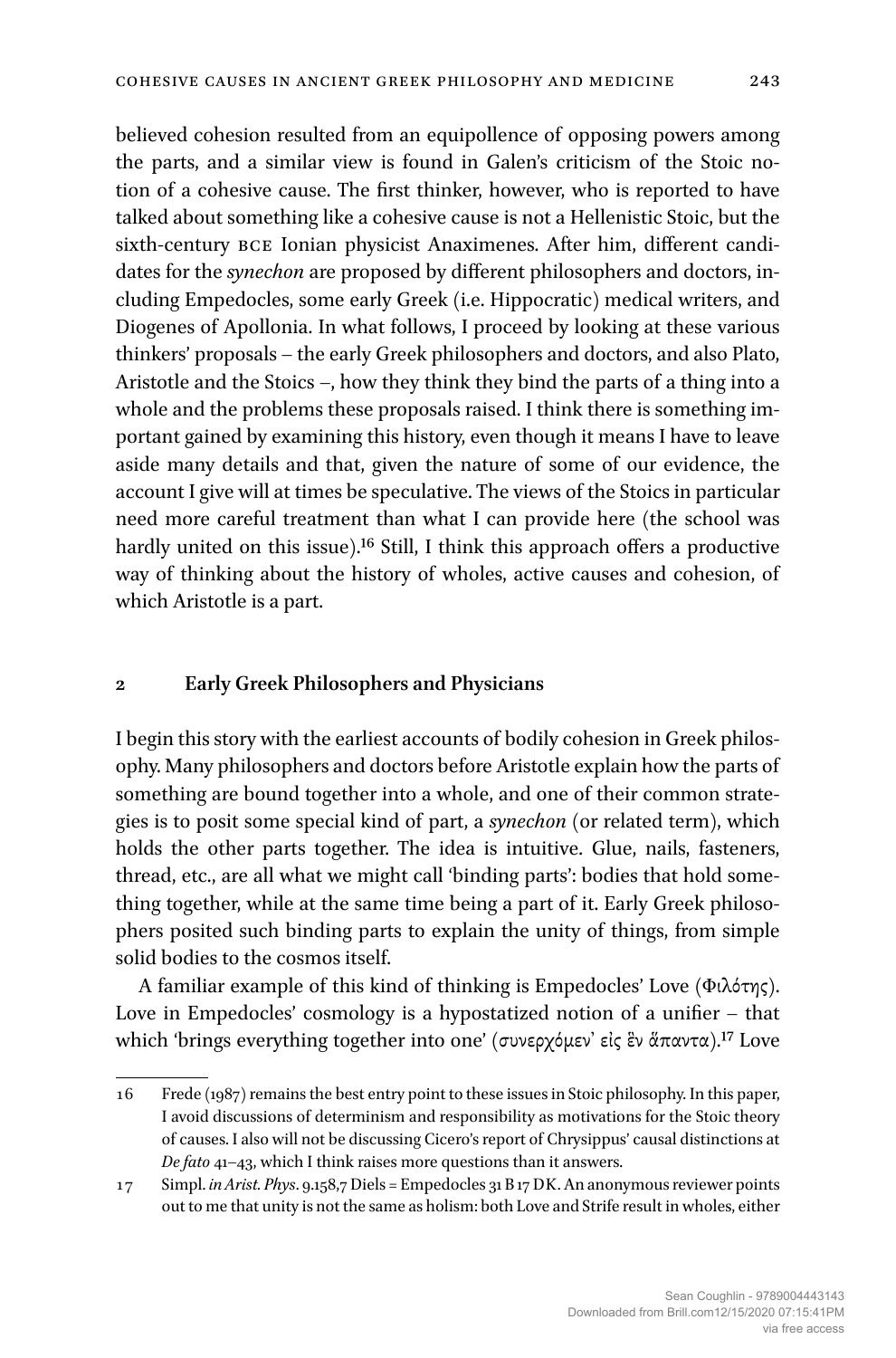works in opposition to the great cosmic 'Strife' (Νεῖκος), which Empedocles thinks is responsible for separating the cosmic elements out into different kinds, fire, air, water and earth. This cosmogonic requirement of difference and sameness, narrated as separation and unification, is already anticipated in early Greek mythology. In the *Theogony*, for example, Hesiod describes the birth of the cosmos as an act of divine separation: Kronos, son of Gaia (earth) and Ouranos (sky), separated the primordial gods by castrating Ouranos, who had forced himself on Gaia in perpetual sexual union, with an adamantine sickle. When Kronos later tossed Ouranos' genitals into the sea, Aphrodite, the personification of union (Φιλότης) was born from them (Hesiod, *Theogony* 190–206; on Empedocles' identification of Love with Aphrodite, see Simpl. *in Arist. Phys*. 158,24 Diels = Emped. 31 B 17 DK). The difference for Empedocles is that, like other physicists of the sixth and fifth centuries, he begins to think of the unifier as an element: something equiprimordial, bodily and able to extend throughout the cosmos (Arist. *Metaph*. 14.4, 1091b28), and which is able to determine what things are by becoming a part of them.18 Empedocles' Love does this by spreading out from the centre of the cosmos to its limits, becoming integrated into the mixtures of things it unifies (Simpl. *in Arist. De cael*. 529,1–15 = Emped. 31 B 35 DK, cf. Arist. *Metaph*. 1.4, 985a27–28). Other thinkers posit different cosmogonic elements and narratives. The pattern, however, at least in its general details, is the same.

When the *synechon*, like Empedocles' Love, is conceived of as a binding part, we find that it shows up at different levels of the cosmic hierarchy (in inanimate objects, in living things, in the cosmos as a whole); at all levels, however, binding parts share three general characteristics. First, they are conceived of as parts of the whole they compose; second, the whole depends on them in a different way than it depends on the other parts; and third, perhaps most important, they bring about wholeness by preventing the other parts from acting according to their own impulse. In other words, to form a whole or unity, a

by Love's uniting all the elements into one whole, or by Strife's uniting the elements into separate wholes; *holism*, however, arises somewhere in the middle, when the little wholes differentiated by Strife can work together to function as parts of a larger whole. The issue here is not whether Love is a *synechon* but whether it is the only one, since one could consider Strife to be what unifies the elements into separate wholes, a point already made by Aristotle in his criticism of Empedocles (Arist. *Metaph*. 1.4, 985a23–29), and who thinks Empedocles is confused. And it is interesting to note that, for Empedocles, cosmogony occurs *between* the complete rules of Love or Strife, and therefore holism results from *both* causes. Love, however, is still the cause of *different* things being unified, and so a more plausible candidate for the history of the *synechon* I am sketching here, even if Strife is the cause of the parts maintaining their distinctness *as parts*.

<sup>18</sup> Menn (1995) treats many related issues here. My story is guided by his study.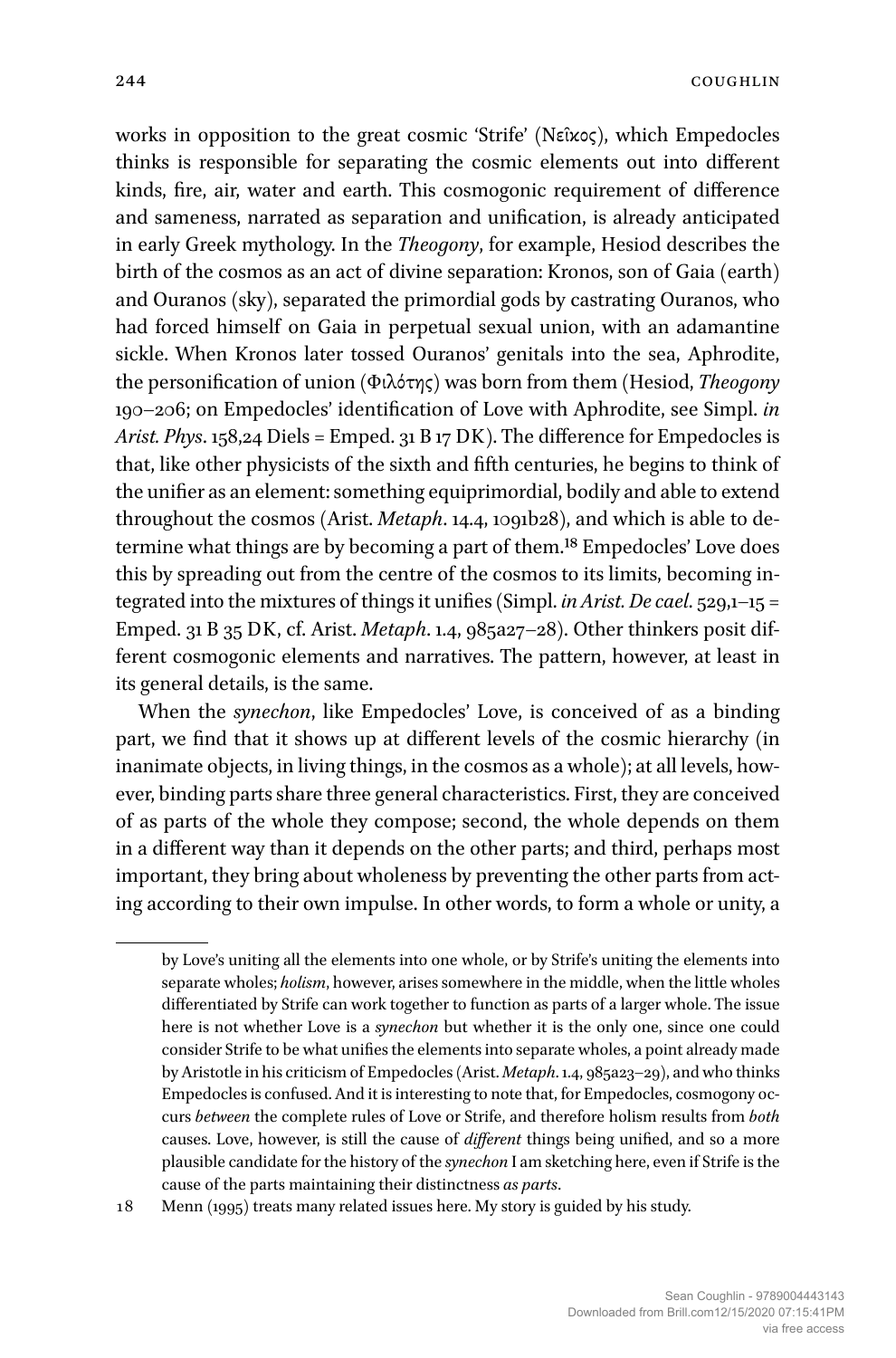binding part needs to somehow overpower the other parts in order to compel them to maintain their arrangement.

The first characteristic of early theories of *synechon* is that what holds a whole together is a part of that thing. In the passage from *Metaphysics* 8.6 quoted earlier, Aristotle mentions stickiness (γλισχρότης) as a cause of bodily parts being a whole. This is not an idle example, but something Aristotle actually believes. As far as I can tell, the abstract noun 'stickiness' is first found in the writings of Aristotle and his student Theophrastus. Aristotle often, however, slips back into an earlier paradigm and simply calls it 'the sticky' (τὸ γλίσχρον). The difference is that 'the sticky' need not be an abstract entity, and Aristotle sometimes speaks of it as itself a part of the body (rather than as a quality of some part). At *Generation of Animals* 2.1, 737a36–b1, for instance, he emphasizes that 'the sticky' (τὸ γλίσχρον) is that which 'holds all bodies together (πάντα δὲ τὰ σώματα συνέχει).'19 And in the Aristotelian *Problemata* 21.6, 927b6– 14, the sticky moisture within loaves of bread (τὸ ἐν αὑτοῖς γλίσχρον ὑγρόν) is thought to be the reason why hot loaves of bread placed next to one another cohere (συνέχονται) or become glued together (κολλῶνται).20 The *Problemata* comes either from the time of Aristotle or not too long after, and it too continues to conceive of some *synechonta* as kinds of parts. The characteristic of parthood can also be inferred in thinkers earlier than Aristotle. Aristotle suggests that bodies that bring about cohesion were part of Empedocles' physics, and he emphasizes the similarities between Empedocles' views and his own. In the *Meteorology*, he writes, 'the moist (τὸ ὑγρόν) is a cause to the dry of it being determined (ὁρίζεσθαι), and one is like a glue (κόλλα) for the other – as Empedocles wrote in his poem on Nature: 'gluing meal together with water' (ἄλφιτον ὕδατι κολλήσας)' (Arist. *Mete*. 4.4, 381b29–82a8 = Emped. fr. 31 B 34 DK). Empedocles is using glue as a metaphor here, but (at least according to Aristotle) the metaphor implies that he thinks the cohesion of a whole results from the composition of earth and water, where water is given the role of binding part. Aristotle agrees with Empedocles and he himself adopts this view in *Generation and Corruption*: 'the moist is what holds it (sc. the dry) together (τὸ συνέχον).'21 The point of all this, however, is not to make a porridge. Empedocles and Aristotle are both saying that water or wetness is responsible

<sup>19</sup> πάντα δὲ τὰ σώματα συνέχει τὸ γλίσχρον. Cf. Arist. *Phys*. 5.3, 227a16–17, 'and however the *synechon* happens to be one (τὸ συνέχον ἕν), in this way, too, the whole will be one, e.g. either by a bolt, glue, contact or adhesion' (καὶ ὥς ποτε γίγνεται τὸ συνέχον ἕν, οὕτω καὶ τὸ ὅλον ἔσται ἕν, οἷον ἢ γόμφῳ ἢ κόλλῃ ἢ ἁφῇ ἢ προσφύσει).

<sup>20</sup> The sticky moisture is also referred to as 'the gluey' (τὸ κολλῶδες) in the same passage.

<sup>21</sup> Cf. Aristotle, *Generation and Corruption* (Arist. *Gen. corr.*) 2.8, 334b30–35a3: 'earth has no ability to remain together (συμμένειν) without the moist (ἄνευ τοῦ ὑγροῦ). On the contrary,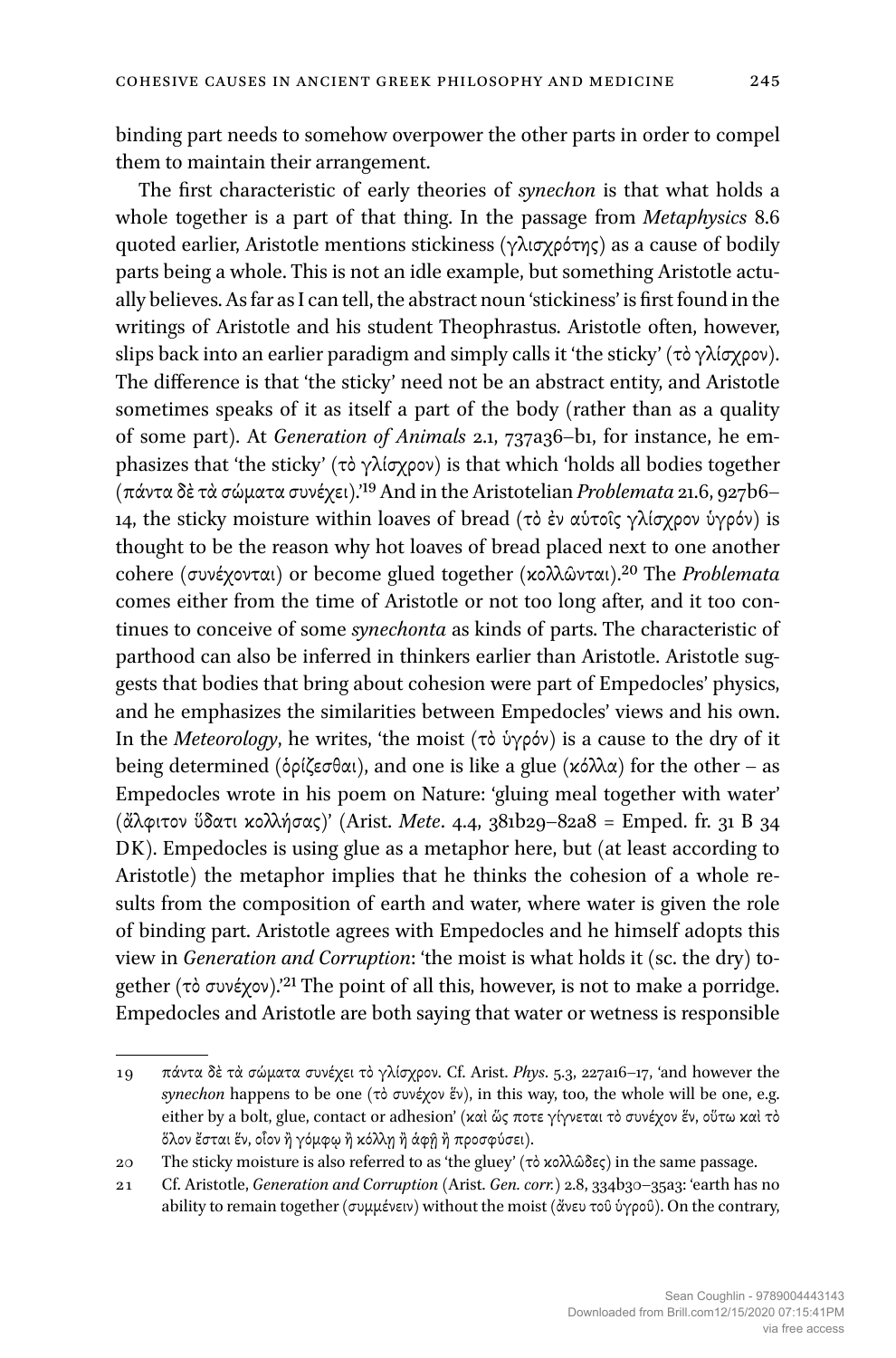for the fact that solid bodies cohere, while the different proportions of water and earth, or wet and dry, will determine the different levels of cohesion. Too much fluid and a body will no longer be solid; too little fluid and the parts will not form a whole. There still remains the question of what determines these proportions. For Empedocles, it seems they are determined by a different kind of glue, the 'glue of Harmonia' ("Αρμονίης κόλλησιν ἀρηρότα,' Simpl. in *Arist. Phys*. 300,24 Diels = Emped. fr. 31 B 96 DK), where Harmonia is, at least according to Simplicius, another of Empedocles' names for Love conceived, as before, as something actively binding things together.22 I will come back in the next section to what Aristotle thinks determines these proportions. For now, it is enough to say that water causes the cohesion of solid bodies by becoming, along with earth or the dry, a part of them.

The second characteristic of the *synechon* conceived of as a binding part is that, so long as it remains present in a thing and maintains its own cohesion, then the whole which it causes to cohere will remain coherent. If, however, the *synechon* leaves or loses cohesion, the parts will cease to form a whole. This is the case with Empedocles' cosmos, which, when Love retreats from that which it had been mixed with previously, results in the parts dissociating. Similarly, when wood is completely burned and the water expelled from it, what is left behind is uncohesive ash. Or when there is a loss of cohesion in the sinews that hold a joint together, then the joint loses cohesion as well and can no longer function – an obvious point perhaps, but worth making nonetheless. It appears often among early Greek medical writers. For instance, the author of *Instruments of Reduction* writes that, among other bones, 'the vertebrae are held together by sinew (σπόνδυλοι … νεύρῳ συνεχόμενοι)' (Hippocrates, *Leverage (Mochl.)* 1, IV.342 L. = 246,9–11 Kühlewein); and the author of the second *Prorrhetics* writes about lameness caused by injuries that sever the 'sinews that hold the internal joints together (τὰ νεῦρα τὰ συνέχοντα)' (Hippocrates, *Prorrheticus II* 15, IX.40 L. = 254,26–28 Potter). The idea that there are bodily tissues like cords that hold us together is obvious enough, and like the earlier example of 'the sticky,' the *synechon* as a bodily tissue is also adopted by Aristotle: 'the nature of sinew (ἡ τοῦ νεύρου φύσις) holds together the parts of animals (συνέχει τὰ μόρια τῶν ζῴων)' (Aristotle, *Generation of Animals* 2.1, 737a34–b7).23 Reflection on this aspect of the *synechon* may have led later

the moist is what holds it together (τὸ συνέχον); for it (sc. earth) would fall to pieces if the moist were eliminated from it completely.'

<sup>22</sup> Many thanks to Gábor Betegh for pointing me to this passage.

<sup>23</sup> Some scholars excise this passage. The passage shares affinities with the Hippocratic work *Fleshes*: 'that, on the other hand, which happened to be more gluey [κολλωδέστερα] and to contain cold, could not be burnt up on being heated or become dry, […] for this reason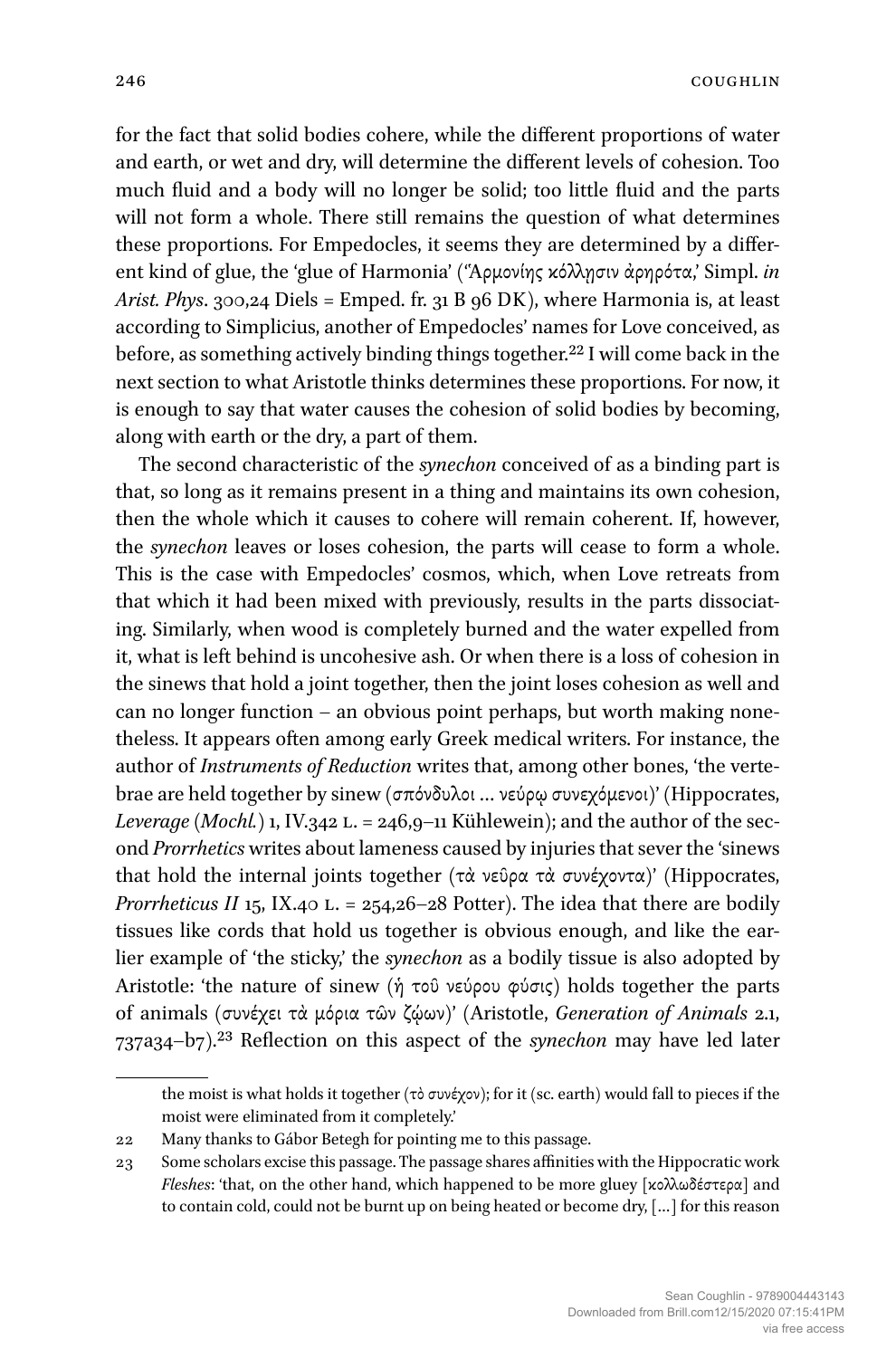thinkers to define cohesive causes as causes such that when they are present the effect is present and when they are absent the effect is absent.<sup>24</sup> This aspect will become central to debates about cohesive causes in ancient medicine from Erasistratus (third century bce) onwards, where the notion of cohesive causes is extended to all causes that are contemporaneous with their effects, but most importantly, from a medical point of view, to causes of disease, e.g. that thing which is, right now, causing disease, like a kidney stone, as opposed to that thing which, at some earlier point in time, did something which later led to disease, like a bite from a dog.<sup>25</sup> In our case, while the parts remain what they are even when the *synechon* and the whole do not exist, the existence of the whole requires the simultaneous existence and presence of the *synechon*.

The last characteristic of the *synechon* I want to look at is its role as a 'preventer' (τὸ κωλῦον): something which checks or hinders the tendencies of the other parts that comprise the whole. Early Greek physicists believed that there are basic, unchanging elements that have (or just are) tendencies or powers, and they needed some story to tell about what it is that prevents the different parts from either separating out or collapsing. Clay may be a mixture of fire and earth, but fire tends to go up, earth to go down, and clay does not routinely fly apart. The sky and the earth may both be made of things that have weight and so tend to fall, but, at least for now, the sky has not fallen. With the products of human craft, one can say, e.g., that the pillars hold up the roof, or the glue holds the joints. Different options were offered for what serves the analogous preventing or hindering function in nature.

It will take a little work to present the evidence, but at least according to Plato and Aristotle, one of the earliest figures to think of the *synechon* along these lines was Diogenes of Apollonia. There is some evidence that before Diogenes, the Ionian physicist Anaximenes did so as well. Some sources report that Anaximenes argued that, as our soul is a kind of air that holds us together (συγκρατεῖ), so there also exists some kind of *pneuma* or air that

it took a form rather different […] and became cords and vessels [νεῦρα καὶ φλέβες]' (Hippocrates, *De carnibus* (Hipp. *Carn.*) 3, VIII.586 L. = 134.6–18 Potter, tr. Potter, modified). Aristotle, too, thinks the vessels hold the body together. See Arist. *Part. an*. 3.6, 668b20–27. The shell is the analogue of cords and vessels in non-blooded animals. See Arist. *Part. an*. 2.8, 654a3–8.

<sup>24</sup> On this, see Frede (1987) 146–47, Bobzien (1999), and the excellent discussions in Hankinson (1998) 376–79 and Havrda (2016) 262–73, 306.

<sup>25</sup> For the debate, see Gal. *CC* 2.1 (55,6–11 Lyons); *Adversus Iulianum* 6.13 (XVIIIA.279–80 K. = 57,15–58,6 Wenkebach). For examples, see Ps.-Galen, *Introductio sive Medicus* ([Gal.] *Int.*) 8 (XIV.691–92 K. = 16,9–24 Petit); ps.-Galen, *Definitiones medicae* ([Gal.] *Def.*) 157; XIX.392–93 K.; Sextus, *Pyrrhoniae hypotyposes* (S. E. *PH*) 3.15; Clement, *Stromata* 8.33.1–7 (101,16–102,16 Havrda).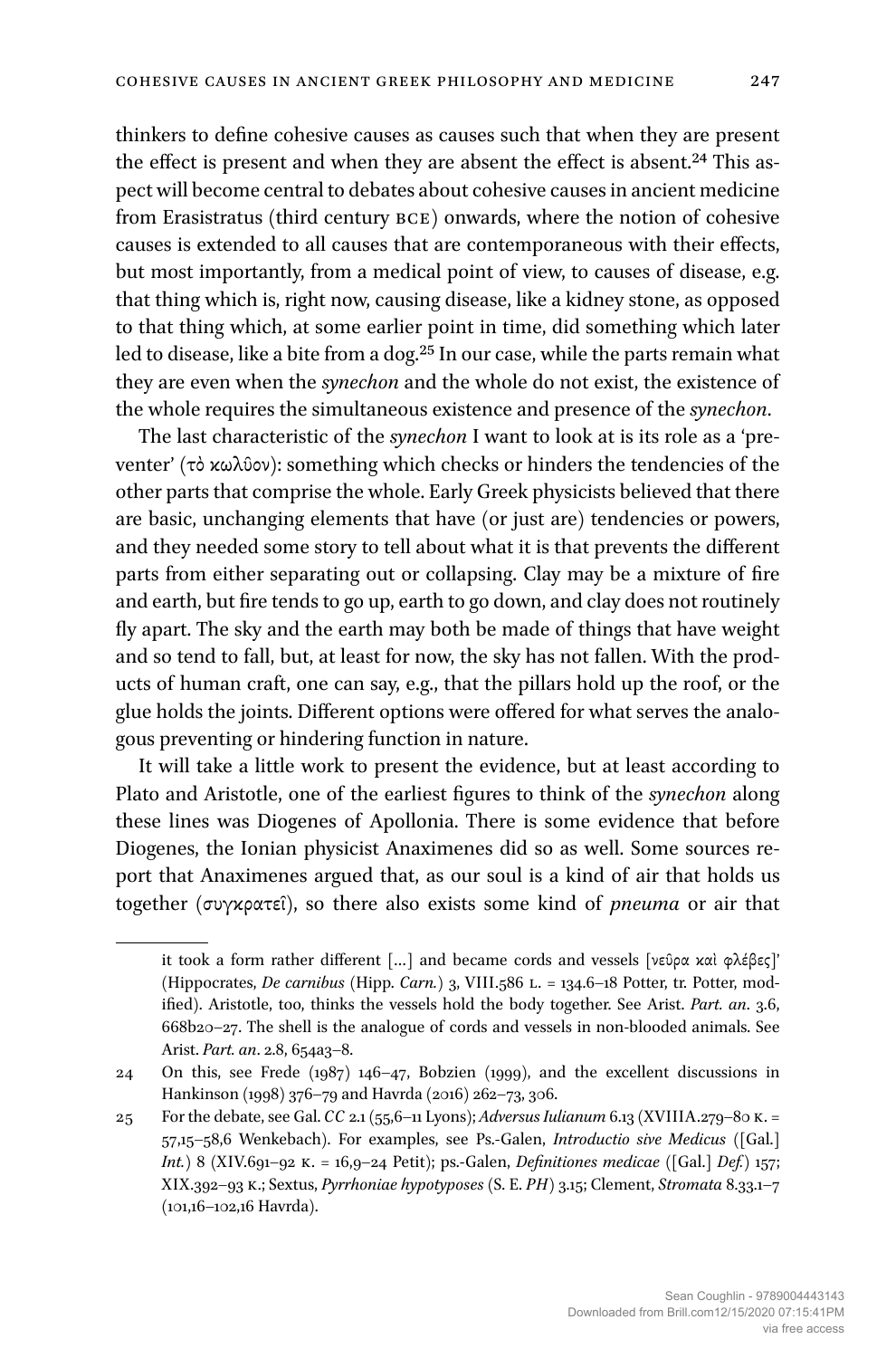encompasses (περιέχει) the cosmos as a whole (ὅλον τὸν κόσμον) (Ps.-Plutarch, *Placita*, 876a10–12 = Anaximenes 13 B 2 DK).<sup>26</sup> If this fragment is authentic, then it is the earliest explicit reference to the soul being that which holds the body together, as opposed to some other part like sinews or bones. It is also one of the first places where we find parallel cohesive entities mentioned at micro- and macrocosmic levels. Yet the authenticity of the fragment is at best dubious; instead, the earliest point at which we can reliably say the *synechon* becomes an object of philosophical reflection is in response to the works of Diogenes of Apollonia.

Diogenes is an eclectic thinker, who combines ideas from Anaximenes, Heraclitus, Anaxagoras and Leucippus. He attempts to update the theories of an earlier generation, which posited a single material principle from which everything arose, and he is especially fond of Anaximenes, agreeing with him that everything in the cosmos derives from air and is moved by air and that our soul, which animates us and moves us, is also a portion of cosmic air contained within our body. He combines this old-fashioned view with the new physics of Anaxagoras, who posited a special kind of stuff called reason (νοῦς), which he thinks permeates all things and is responsible for moving the other bodies in a rational way to form a cosmos. Anaxagoras believed that νοῦς, which is 'the absolute ruler (αὐτοκρατές)', must be 'unmixed with any of the other stuff (μέμικται οὐδενὶ χρήματι)' of the cosmos, for if it were mixed, 'it would be hindered … so that it could not rule any of the stuff (μηδενὸς χρήματος κρατεῖν) as it now does being alone by itself' (Simpl. *in Arist. Phys*. 156,13–15 = Anaxagoras 48 B 12 DK). Diogenes agrees with Anaxagoras that the fact that the cosmos is intelligible and well-ordered needs to be explained by proposing a rational cause of order – and what better cause of rational order than hypostatized reason itself? He thinks, however, that reason is not independent of all the other stuff, but is instead to be identified with air, which he thinks possesses thinking (νοήσις). The air, therefore, is the source of movement in the cosmos, while its thought is the source of the order of that movement.<sup>27</sup> We can speculate that

<sup>26</sup> There is a great deal of uncertainty both about the reliability and the interpretation of this fragment. Kirk et al. (1999) 159–61 claim the form συγκρατεῖ is impossible in the sixth century. They are likely correct. A search of the TLG shows no use before the late Hellenistic period. Their suggestion that it is a combination of συνέχειν and κρατεῖν is plausible. It is possibly Stoic: see its uses at [Plut.] *Plac*. 14, 907a8 and [Gal.] *Def*. 96, XIX.372 K., the latter in which συνέχειν and συγκρατεΐν are treated synonymously. πνεῦμα and κόσμον are also unlikely in Anaximenes' time. On this, see also Vlastos (1955) 363–64 and n. 56.

<sup>27</sup> This account broadly follows Menn (1995). Cf. Simpl. *in Arist. Phys*. 152,13–22 = Diogenes 64 B 3–4 DK. Intelligence is attributed to air by the author of *The Sacred Disease*, but whether the author identifies them is unclear to me. See e.g. Hippocrates, *De morbo sacro* 19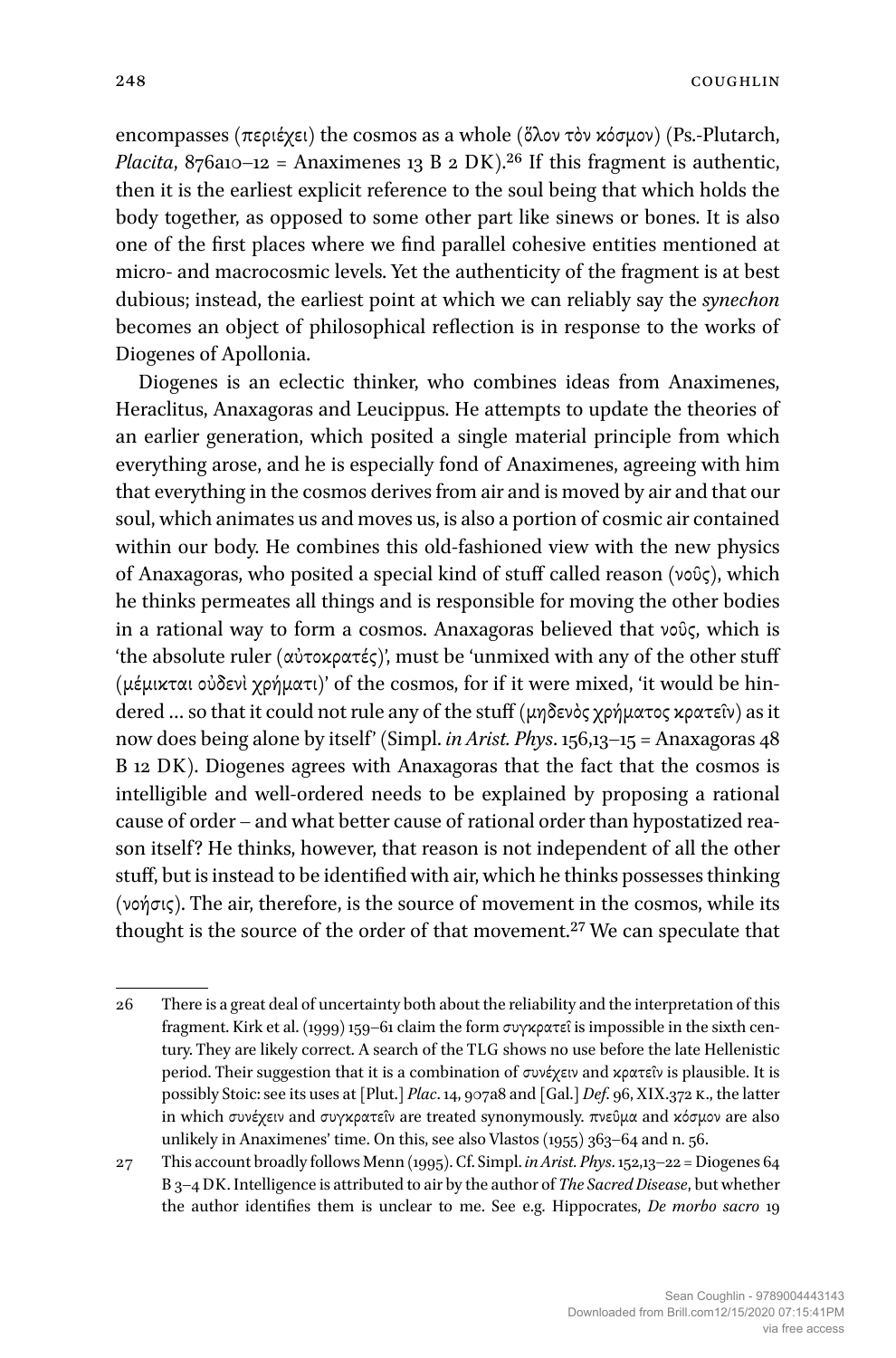Diogenes believes the advantage of this kind of account is that rationality in us and the cosmos, as well as life and movement, are explained by the same entity.

In a fragment from his *On Nature* preserved by Simplicius, Diogenes writes that air:

is great, strong (ἰσχυρόν), eternal (ἀΐδιον) and immortal (ἀθάνατον) and knows many things (πολλὰ εἰδός).

Simpl. *in Arist. Phys*. 153,21–2 = Diogenes of Apollonia 64 B 8 DK

What Diogenes means by claiming air is strong (ἰσχυρόν) is not immediately clear from the fragment, but parallels of this fragment in Plato and Aristotle can at least tell us how they understood him. For Plato and Aristotle, the strength of air refers to its role as a *synechon*, and they took Diogenes to be saying that it exercised its role as a *synechon* by hindering the impulses of other bodies. The first passage is in Plato's *Phaedo*, and although Diogenes is not named, the similarity to the fragment above is suggestive of the fact that Plato has Diogenes' *On Nature* in mind. He writes that the physicists

believe they will one day discover an Atlas that is stronger (ἰσχυρότερον), more immortal (ἀθανατώτερον) and better able to hold everything together (συνέχοντα) than this (sc. the Good); and they think that that which is truly good and binding (τὸ ἀγαθὸν καὶ δέον) doesn't bind (συνδεῖν) and hold together (συνέχειν) anything.

Plato, *Phaedo* 99c2–628

If this is a representation of Diogenes' views, then Plato thinks that Diogenes is talking about the *synechon* in *On Nature*. Plato goes so far as to call the *synechon* Atlas: a Titan strong enough to hold the cosmos together.<sup>29</sup>

<sup>(</sup>VI.390 L.). The author of the Hippocratic *Fleshes*, however, attributes almost an identical set of properties to 'heat' (τὸ θερμόν) at Hipp. *Carn*. 2 (VIII.584 L.).

<sup>28</sup> τὴν δὲ τοῦ ὡς οἷόν τε βέλτιστα αὐτὰ τεθῆναι δύναμιν οὕτω νῦν κεῖσθαι, ταύτην οὔτε ζητοῦσιν οὔτε τινὰ οἴονται δαιμονίαν ἰσχὺν ἔχειν, ἀλλὰ ἡγοῦνται τούτου Ἄτλαντα ἄν ποτε ἰσχυρότερον καὶ ἀθανατώτερον καὶ μᾶλλον ἅπαντα συνέχοντα ἐξευρεῖν, καὶ ὡς ἀληθῶς τὸ ἀγαθὸν καὶ δέον συνδεῖν καὶ συνέχειν οὐδὲν οἴονται.

<sup>29</sup> Why the Titan Atlas? David Ebrey suggests to me that Plato may be contrasting the earth-born Titan with notions of Olympian divinity. It is possible, moreover, that some physicist used Atlas illustratively, but we do not know which one. See next passage. Also similar is the Hippocratic *Breaths*: Hippocrates, *De flatibus* 4 (VI.96 L. = 93,18–19 Heiberg) and 15 (VI.114 L. = 101,16–23 Heiberg). On Diogenes as a common source for both Plato and the author of *Breaths*, see Menn (1995) 39–41.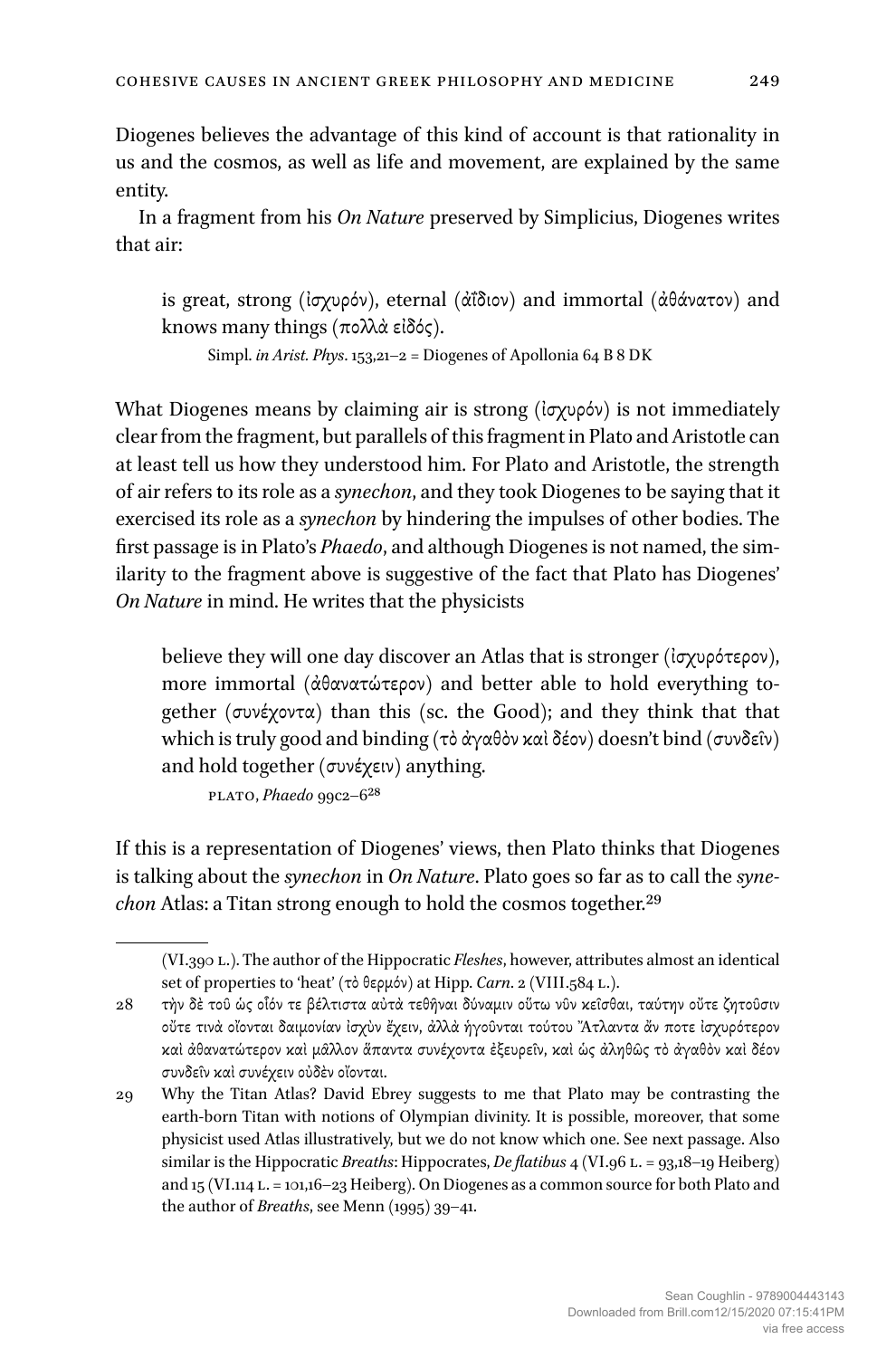The second parallel is from Aristotle's *Metaphysics* 5.23, and this passage makes the connection between the *synechon* and the 'preventer' explicit. Aristotle writes:

That which prevents (τὸ κωλῦον) something from moving or acting in accordance with its own impulse is said 'to hold it' (ἔχειν), as e.g. pillars 'hold' (ἔχειν) the weights lying upon them and as the poets make Atlas 'hold' (ἔχειν) the sky, since it would fall upon the earth, just as some of the physicists also say. In this way what holds together (τὸ συνέχον) is said to hold (ἔχειν) what it holds together (συνέχει), since each would separate in accordance with their own impulse.

Arist. *Metaph.* 5.23, 1023a17–2330

According to Aristotle, one way of understanding the *synechon* is as that which prevents (τὸ κωλῦον) the parts from acting according to their own impulses. The sky, for instance, left to its own impulses, would fall to the earth;<sup>31</sup> but, as long as it is held up by Atlas and as long as Atlas can overpower the tendency of the sky to fall, the cosmos will be sustained.32 In the same way, the *synechon* prevents the parts of a thing from separating out. The assumption, then, is that the parts of things have impulses, which on their own would lead them to separate out; since wholes exist, those impulses must somehow be restrained. The *synechon* is the name given to whatever it is that does this.

# **3 Plato**

The model of the *synechon* of the early Greek physicists is, we might say, *tyrannical*, at least as it is understood by Plato and Aristotle. The *synechon* is a distinct kind of part which holds things together, what I have called a binding

<sup>30</sup> ἔτι τὸ κωλῦον κατὰ τὴν αὑτοῦ ὁρμήν τι κινεῖσθαι ἢ πράττειν ἔχειν λέγεται τοῦτο αὐτό, οἷον καὶ οἱ κίονες τὰ ἐπικείμενα βάρη, καὶ ὡς οἱ ποιηταὶ τὸν Ἄτλαντα ποιοῦσι τὸν οὐρανὸν ἔχειν ὡς συμπεσόντ' ἂν ἐπὶ τὴν γῆν, ὥσπερ καὶ τῶν φυσιολόγων τινές φασιν· τοῦτον δὲ τὸν τρόπον καὶ τὸ συνέχον λέγεται ἃ συνέχει ἔχειν, ὡς διαχωρισθέντα ἂν κατὰ τὴν αὑτοῦ ὁρμὴν ἕκαστον.

<sup>31</sup> Diogenes is reported to think it sometimes does fall as meteorites. See Aetius *Placita* 2.13.15 and 9 = no. 608 Kirk et al. (1999) 445.

<sup>32</sup> One might object that Atlas is clearly keeping things apart, rather than holding them together, and the variation between Plato's and Aristotle's terminology, where Plato says that Atlas 'holds together' (συνέχειν) all things, while Aristotle says that it 'holds' (ἔχειν), suggests the terminology was not settled. The general agreement, however, is that the *synechon* holds things together by being stronger than the things it holds together and restraining the parts that make up the whole.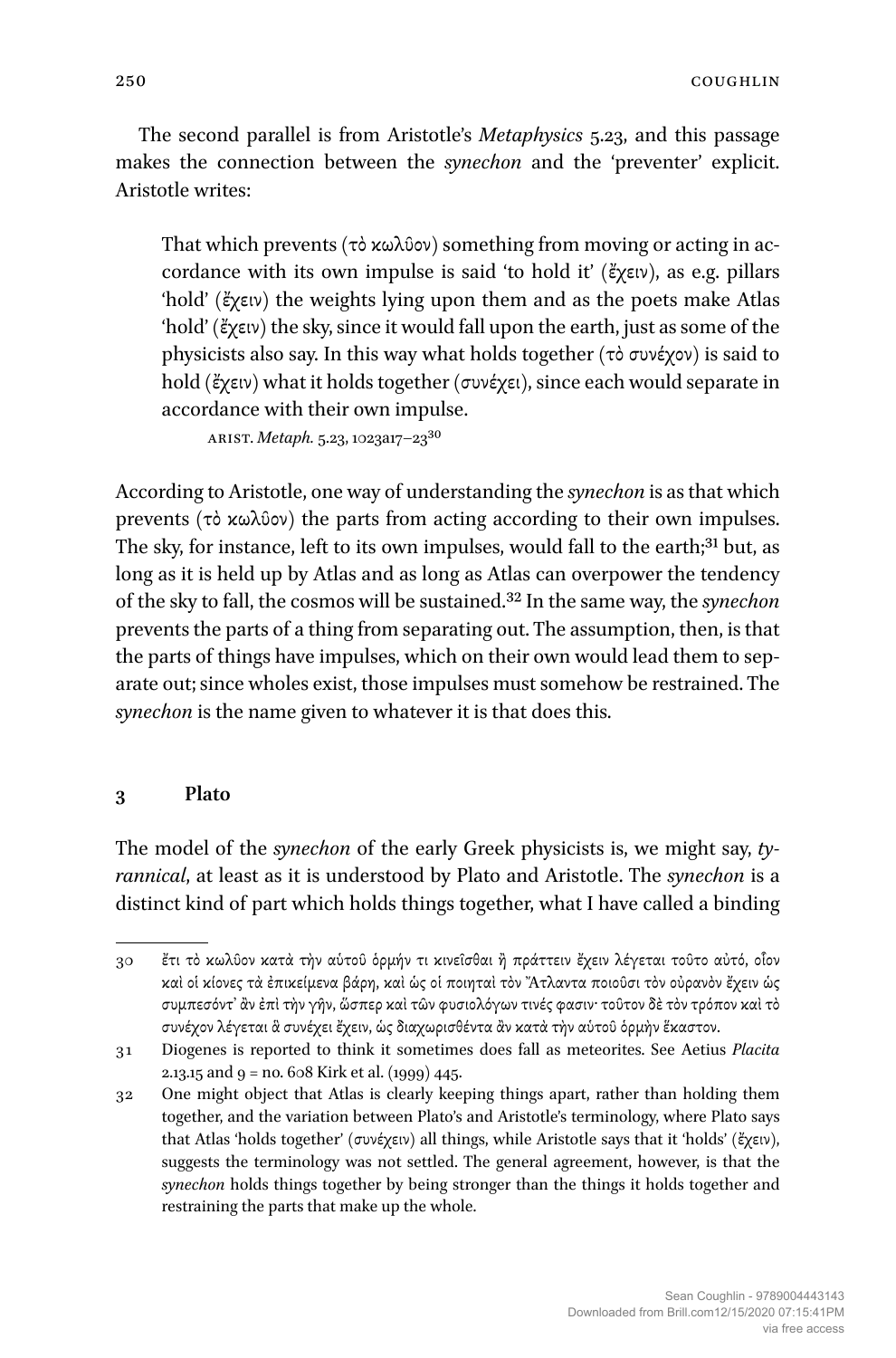part, and it does this by overpowering the tendencies or impulses of the other parts.33 A whole is made up of competing forces, subdued by the strength of a dominant force, compelling and forcing them to unite as one.

The tyrannical model of the *synechon* we find in Diogenes is adopted and refined by both Plato and Aristotle (I will turn to Aristotle in the next section). In the passage from the *Phaedo* above, Plato complains that they 'think that that which is truly good and binding (τὸ ἀγαθὸν καὶ δέον) does not bind (συνδεῖν) and hold together (συνέχειν) anything.' Plato agrees with Diogenes (and Anaxagoras, Empedocles and the others), that intelligence or the good should be that which holds the cosmos together, but he thinks this needs a different kind of model of cohesion, one that does not unite parts into a whole merely through force and compulsion, but under a common virtue or good. Plato has Socrates make a similar point in the *Gorgias*: 'the wise say that fellowship and friendship, orderliness, self-control and justice hold together (συνέχειν) the heaven and earth, gods and men, and because of these things, my friend, they call this whole (τὸ ὅλον) a cosmos (κόσμος) and not unarranged (ἀκοσμία) or uncontrolled (ἀκολασία)' (Plato, *Gorgias*, 507e6–8a4).<sup>34</sup> At this level of abstraction, the point is not idle. If the parts of a whole share a unity of purpose, such that they are directed towards achieving one good, then Plato thinks such an entity has a better claim to being a whole than if it were merely assembled by force.

Why Plato thinks this is not entirely clear, but there have been some suggestions. In an article on Socrates' objections to the earlier physicists in the *Phaedo*, Stephen Menn points out that one thing Plato might be criticizing is the failure of materialist accounts like Diogenes' to explain why things are

33 So, in Euripides, *Supplices* 311–14: … and all those who confuse the customs of Hellas, stop. For what holds together (τὸ συνέχον) the cities of men is this: when someone rightly preserves (σώζη) the laws.

 Alexander of Aphrodisias thinks Aristotle was trying to avoid this implication, claiming the difference between the way a tyrant 'holds' a city and the *synechon* 'holds' a whole, is that a tyrant imposes his impulse on things, while the *synechon* prevents other things from acting according to their impulse (Alexander, *In Aristotelis Metaphysica commentaria* 421,17–21 Hayduck).

34 φασὶ δ' οἱ σοφοί, ὦ Καλλίκλεις, καὶ οὐρανὸν καὶ γῆν καὶ θεοὺς καὶ ἀνθρώπους τὴν κοινωνίαν συνέχειν καὶ φιλίαν καὶ κοσμιότητα καὶ σωφροσύνην καὶ δικαιότητα, καὶ τὸ ὅλον τοῦτο διὰ ταῦτα κόσμον καλοῦσιν, ὦ ἑταῖρε, οὐκ ἀκοσμίαν οὐδὲ ἀκολασίαν. Xenophon's Socrates also discusses 'the one who coordinates and holds together the whole cosmos (ὁ τὸν ὅλον κόσμον συντάττων τε καὶ συνέχων)' as a cause of everything beautiful and good (πάντα καλὰ καὶ ἀγαθά) (Xenophon, *Memorabilia*, 4.3.13).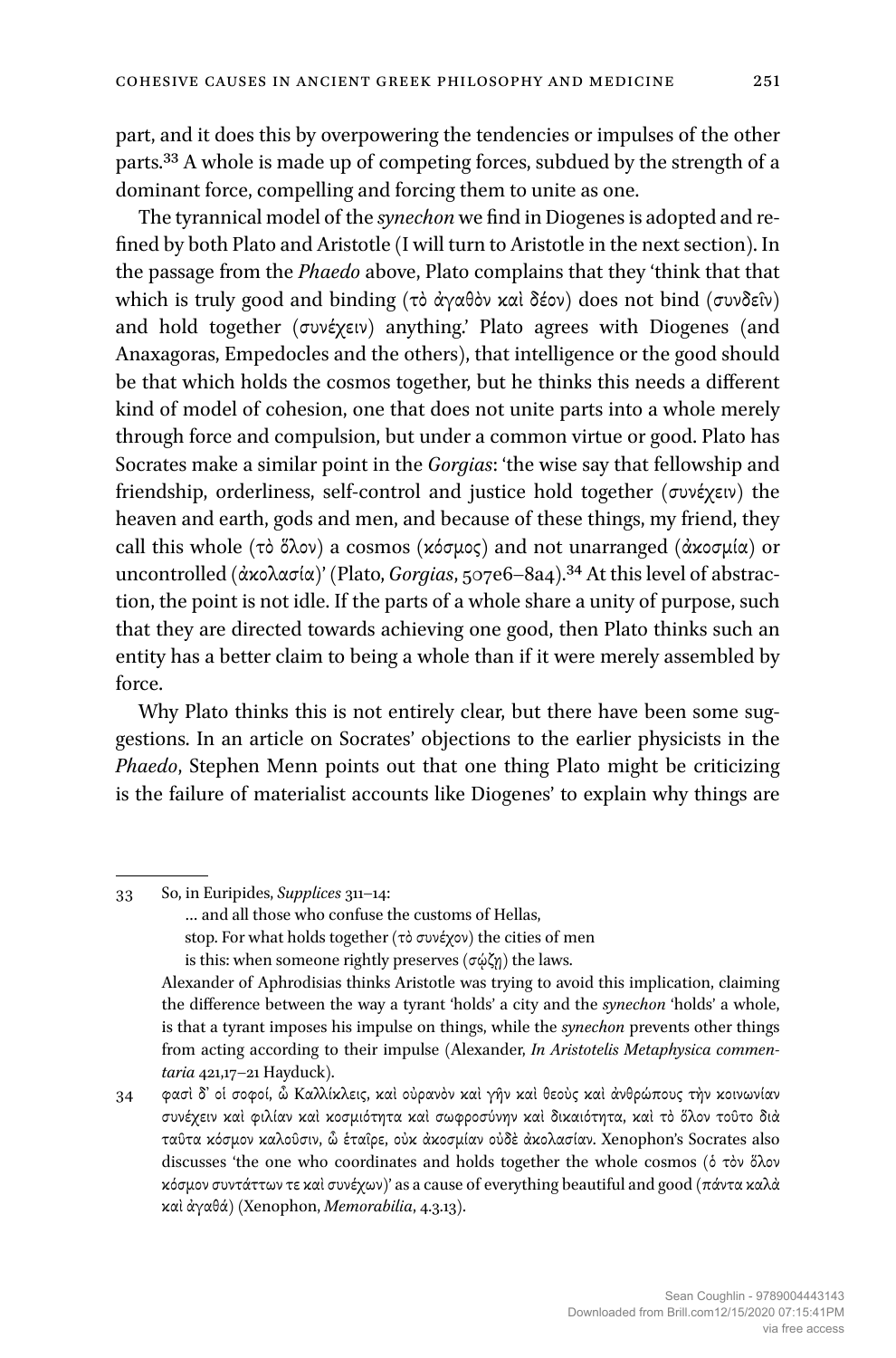wholes at all.<sup>35</sup> A mass of things held together by compulsion may have spatial contiguity, but this would not be enough to get us substantial or conceptual unity, since it leaves unexplained the most important fact about it: that it is a whole, a single subject, with parts that have the arrangement, or cosmos, they have. To explain that there is a single thing, we need a different kind of *synechon*, something unlike air or the other kinds of material things which the tyrannical model assumes.

In addition to this conceptual problem, Plato may also believe that it is implausible to consider the kinds of things Diogenes or Anaxagoras posit to be sources of orderly, rational movement in other things. Plato believes, and thinks his interlocutors believe as well, that all perceptible things share one feature: water, earth, even Diogenes' air, Anaxagoras' Reason, or Empedocles' Love, move by contact: by moving and being moved by other things.<sup>36</sup> This may be why Plato says the physicists are looking for an Atlas stronger than the bodies it compels and also why he thinks these projects are bound to fail. If bodies move by being moved, then when Atlas pushes up against the sky to hold it, the sky will push back against him. For Plato, however, such an arrangement is implausible: no matter how rational Atlas is, as long as he is a body, he will be moved by the things he is moving contrary to his reason. Given a long enough time, perhaps the cosmos might descend into disorder,<sup>37</sup> or perhaps this is too impious a position to attribute to a divine cause of order. But whatever Plato's precise reason, the cosmos is not disorderly, and so he thinks what holds the cosmos together must be an even more absolute ruler than Diogenes' tyrant, one which can hold the cosmos together without its authority being threatened. To do this, it needs to be a different kind of thing altogether, some entity that can bring about an effect in the parts and preserve the whole they compose, without itself being subject to change from the things it is acting upon.

To conclude this section, I think it is useful to compare Plato's revision of Diogenes' tyrannical model (we can call it the monarchic model) with a still earlier one, which appeals to another political metaphor – that of equality or *isonomia*. Its most famous proponent is Alcmaeon of Croton, who (at least according to the report) claimed, 'what is cohesive of health is the equality of powers' (τῆς μὲν ὑγιείας εἶναι συνεκτικὴν <τὴν> ἰσονομίαν τῶν δυνάμεων), while, of diseases and corruption more generally, 'the agent is a monarchy among

<sup>35</sup> Menn (2010) 53–61.

<sup>36</sup> Plato develops these themes further in *Timaeus* 52a–e and *Laws* X 893b–99d.

<sup>37</sup> Menn (1995) 41. This study continues to serve as a foundational introduction to Plato's critique and refinement of early Greek physics.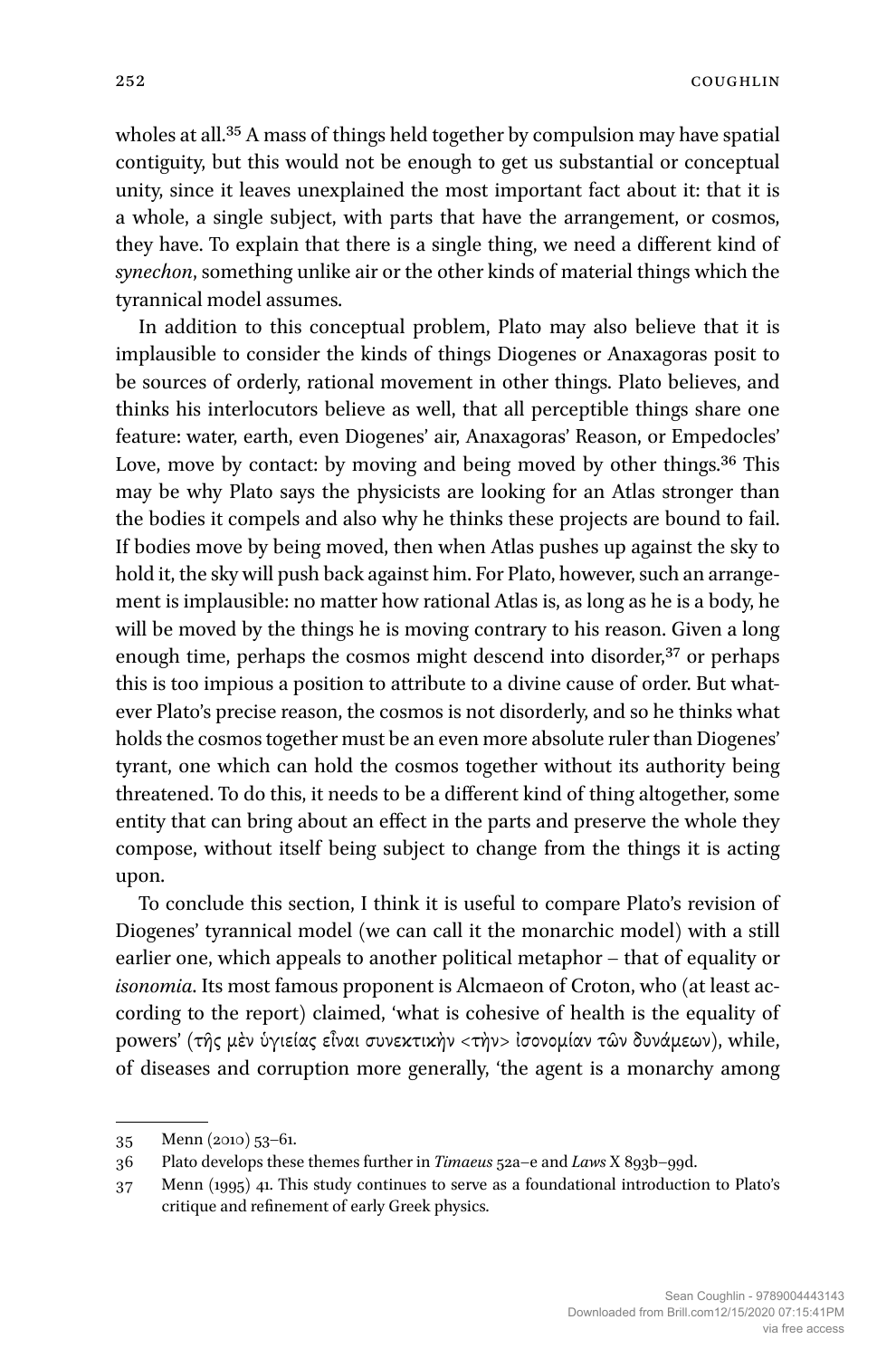μοναρχίαν νόσου ποιητικήν· φθοροποιὸν γὰρ ἑκατέρου μοναρχίαν) ([Plutarch], *Placita philosophorum* 30, 911a2–9 = Alcmaeon 14 B 4 DK). As Gregory Vlastos points out in 'Equality and Justice in Early Greek Cosmologies,' for many early Greek physicists and physicians, including Alcmaeon, 'the order of nature is maintained because it is an order of equals.'38 Rather than assuming there is one body or force which compels unity on parts to form a whole, this model assumes that cohesion is something that emerges from an equality or equipollence among opposing bodily forces. The same model of equality is found in some Hippocratic writers, who see the equal mixture (κρᾶσις) of the powers in the body (e.g. hot cold moist dry) to be equivalent to health. It is also found in Plato's *Phaedo* as the view proposed by Simmias, who claims 'our body is as it were made taut (ἐντεταμένον) and held together (συνεχόμενον) by hot, cold, dry, wet, and things like them, and our soul is a mixture (κρᾶσις) and *harmonia*  or attunement (ἁρμονία) of those same things' (Pl. *Phd*. 86b7–c1).39 The fact that the *isonomia*/mixture model is put forward by Simmias, with his apparent ties to Pythagoreanism, suggests the model may also be at work in theories in which the soul is conceived of as a *harmonia*, where the *harmonia* literally is the mixture or attunement of the constituent elements.40 The author of the text attributed to Alcmaeon in the *Placita*, of course, is himself stretching when he writes that Alcmaeon calls *isonomia* 'cohesive' of health and monarchy its agent of destruction. Alcmaeon almost certainly did not use the term 'συνεκτικήν' for 'cohesive', which in this quotation has its later, Hellenistic sense of a cause such that when it is present the effect is present. The author's interpretation nevertheless highlights what Alcmaeon and Simmias are suggesting, namely that coherence and unity emerge from an equipollence of opposing parts.

The idea that cohesion arises from an equality of opposing forces is about as far as one can get from Diogenes' tyrannical model of the *synechon* of living bodies and of the cosmos as a whole. Nevertheless, mixture (κρᾶσις), or an equality of forces, remained a productive way of understanding material composition and cohesion. The physician Galen will go so far as to write a treatise in this tradition, *That the Qualities of the Soul follow the Mixtures of the Body (QAM)*, which sets out to prove that the qualities of the soul depend on, and so emerge from, the mixture of elements in the body, thus suggesting that

<sup>38</sup> Vlastos (1996) 58–61.

<sup>39</sup> I am grateful to Gábor Betegh and David Ebrey for suggesting a connection with Simmias' claims in the *Phaedo*.

<sup>40</sup> On Simmias' Pythagoreanism, see Sedley (1995).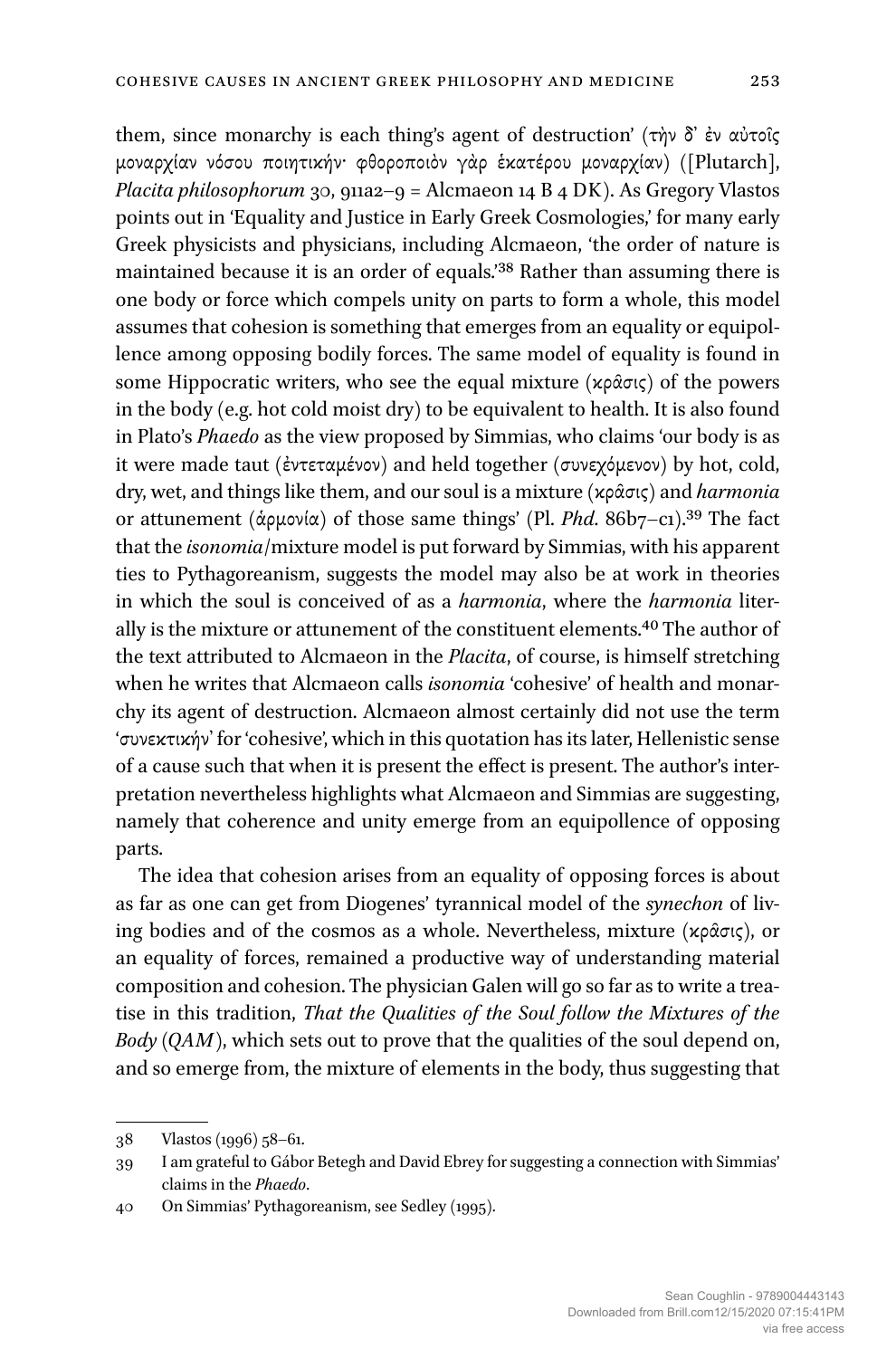the body is what holds the soul together, rather than the other way around.<sup>41</sup> Aristotle, however, took a different approach to the notion of mixture. He supposed, like Plato, that bodies cannot be causes of their own cohesion. This role must be filled by something else, some cause that is not another part, which Aristotle called nature or soul.

# **4 Aristotle**

So far, I have claimed that the *synechon* of Plato's and Aristotle's predecessors share three characteristics, which I call the 'tyrannical' model of cohesion. The first is that the *synechon* is a part of what it holds together, what I call a binding part. The second, that the whole it holds together only exists so long as the *synechon* exists. And the third is that the *synechon* holds parts together by hindering the impulses of those parts. I have also argued that Plato criticized and refined two of these characteristics. Against the first characteristic, Plato argues that, at least at the level of living things and the cosmos as a whole, the *synechon* cannot be another part of the whole the same as other bodily parts. If it were, it would end up being jostled around too much by the things it is trying to hold together to plausibly maintain the order and integrity of the cosmos we observe.42 Against the third characteristic, Plato argues that the *synechon*, if it is to produce a whole, cannot merely be what hinders the impulses of the parts, but also needs to be what directs those impulses towards a common purpose. This may involve tempering or hindering the individual impulses, but what unifies them into a whole is not merely their being forced into some kind of contiguity, but the purpose to which they are being aimed.

I have also shown that at the bodily level, Aristotle continues to use the tyrannical model of cohesion presented by his predecessors. He thinks the

<sup>41</sup> Galen, *QAM* (IV.767–822 K. = 32,1–79,24 Müller). I cannot here do justice to the complexities around theories of mixture and their rise in Hellenistic and later thought. For an overview, see Singer et al. (2018) 1–46; and Mirrione (2017).

<sup>42</sup> Plato does often talk about the soul in ways that make it seem similar to perceptible bodies, e.g. especially in the *Timaeus*, where he says it is something spatially extended and jostled around by the bodies it inhabits. As David Ebrey points out to me, this might imply souls as *synechonta* are subject to the same criticism – and this may be true, and perhaps even desired, since living things, unlike the cosmos, are not immortal, which they would be if what held them together could never be weakened. Plato needs to give other arguments in the *Timaeus* to explain why the cosmos is immortal, namely because there are no bodies outside of it which might impede its activity by acting on it from without. See Pl. *Ti*. 32c–34b.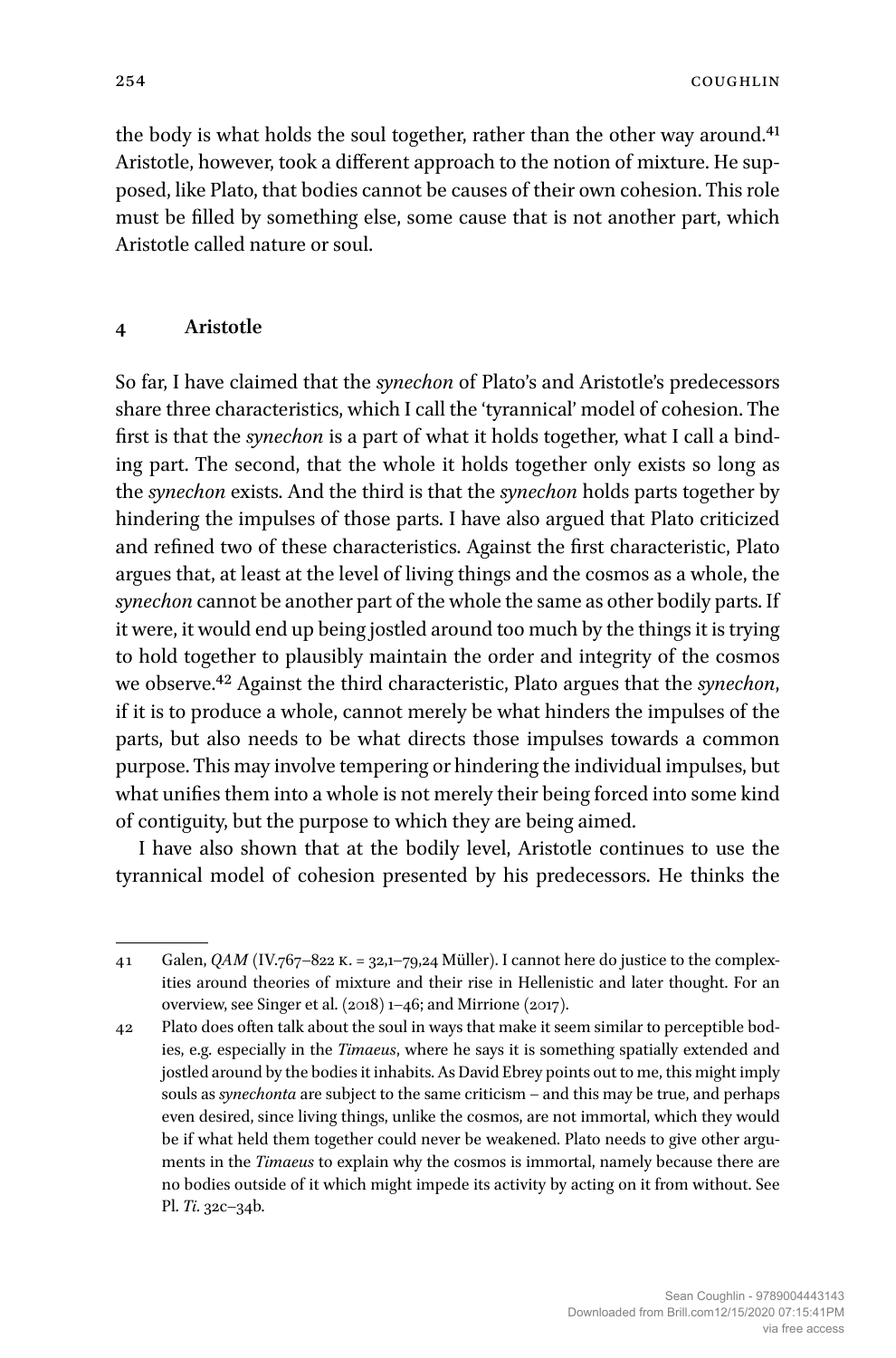cohesion of things like chairs or animal bodies can be explained by the presence of binding parts like glue, rivets or sinews. At the same time, he agrees with Plato that if a whole is to be a true unity, then there needs to be some cause that unifies the parts more than spatially or by contact. There needs to be a unity of purpose, what Plato calls the good and Aristotle 'that for the sake of which' something exists. In this section, I want to focus on another model of bodily coherence which Aristotle uses to illustrate this kind of cause, namely the arts.

There are three passages in Aristotle's *De anima* where he addresses the question, what is it that actively holds the parts of the body together? In these passages, Aristotle uses the characteristics of the *synechon* accepted by his predecessors, including Plato, to argue for a different model of the *synechon* that is not based on the relation of a tyrant to what it rules or on an equipollence among opposing powers, but on the relation of an art to its instruments or organs.

In the first passage, Aristotle uses the argument from the *Phaedo* to show that the soul cannot be made up of several different elements, in other words, that the soul cannot arise, like health does for Alcmaeon, from several different elements combining.

Someone might also raise the problem: (if the soul is composed of different elements), what is it that makes them one (τὸ ἑνοποιοῦν)? For the elements, at any rate, look like matter, while the *synechon* – whatever it is – is most powerful. But it is impossible for anything to be stronger than and rule over (κρεῖττον καὶ ἄρχον) the soul, even more impossible (for something to rule over) reason.

Arist. *De an*. 1.5, 410b10–1443

This argument is similar to the ones from Diogenes and Plato we met earlier, but Aristotle is extending those arguments from macro- to microcosm. Whatever the *synechon* is, whether it is a body or an immaterial substance or something else, it must be 'the most powerful,' i.e., more powerful than any of the things it is meant to hold together. Otherwise, it would not be able to hinder the impulses of the things it binds. And Aristotle, following the *Phaedo*, will argue that this means the *synechon* cannot be material: matter can always be moved, because it is always just as strong as any other matter. The *synechon*

<sup>43</sup> ἀπορήσειε δ' ἄν τις καὶ τί ποτ' ἐστὶ τὸ ἑνοποιοῦν αὐτά· ὕλῃ γὰρ ἔοικε τά γε στοιχεῖα, κυριώτατον δ' ἐκεῖνο τὸ συνέχον, ὅ τί ποτ' ἐστίν· τῆς δὲ ψυχῆς εἶναί τι κρεῖττον καὶ ἄρχον ἀδύνατον· ἀδυνατώτερον δ' ἔτι τοῦ νοῦ.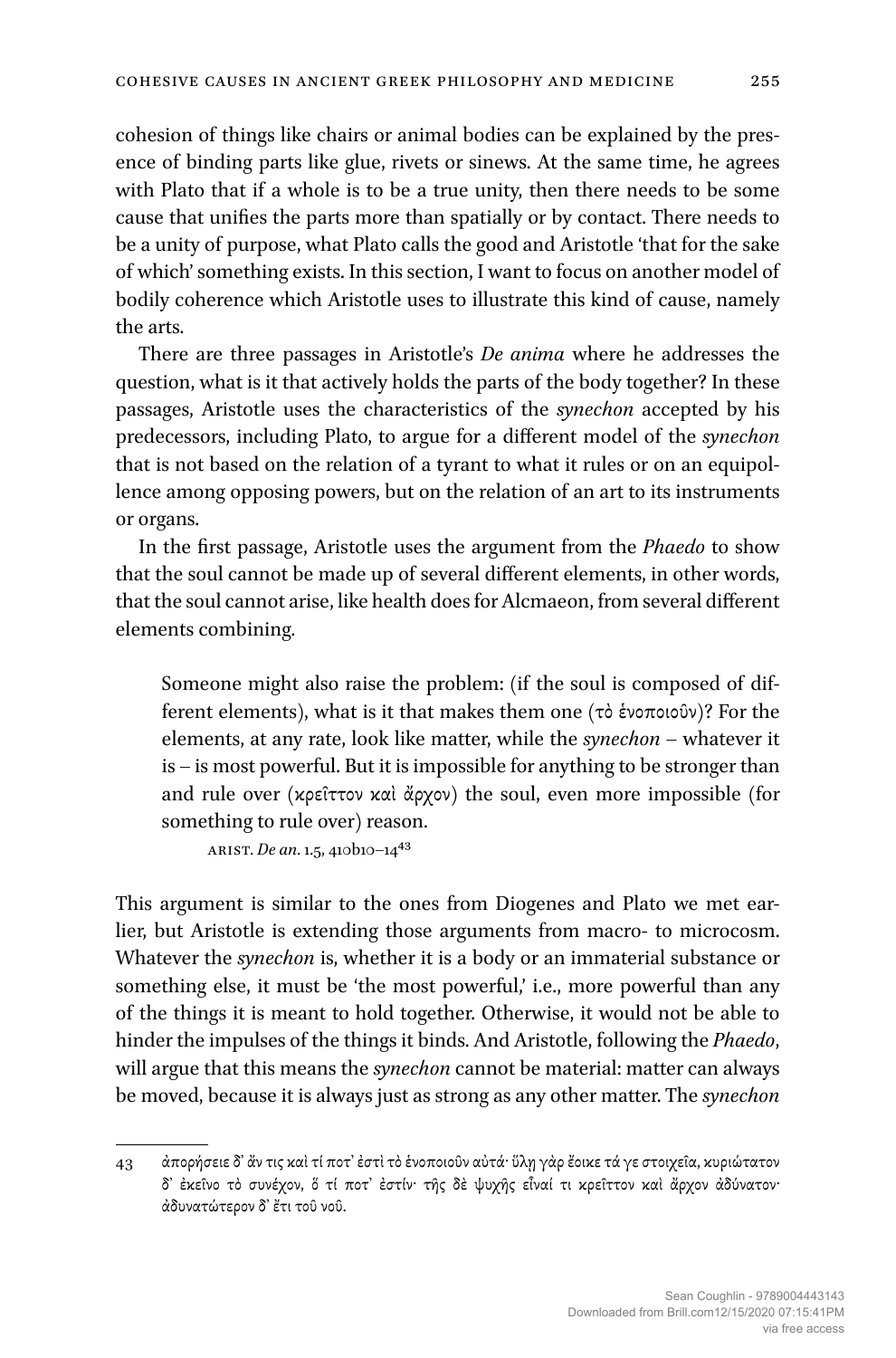must instead be something that cannot be moved, at least by the things it binds, and so must be something immaterial, i.e. soul or reason.

Aristotle then turns to a slightly different question, namely what holds the parts of the soul together. This argument appeals to the second characteristic of the *synechon*, that the whole exists only so long as the *synechon* exists and is present in it. Aristotle uses it against an opponent who thinks the soul is naturally divided (μεριστὴ πέφυκεν), asking what it is that holds the divided soul together (συνέχει τὴν ψυχήν). Aristotle argues that it is 'surely not the body,' since the opposite is obvious, namely that the soul 'holds (συνέχειν) the body together, since the body evaporates and putrefies when it departs' (Arist. *De an*. 1.5, 411b6–9).44 Aristotle's target here is almost certainly Plato. In the discussion of different kinds of soul at *Timaeus* 69c–73d, Plato has the lesser gods construct and localize the mortal kinds of soul in different regions of the body. When he goes on to explain how the different kinds of soul are bound together, including the immortal soul, he explains it by their common bond to the body: the god 'bound the kinds of souls together by implanting them in the marrow (φυτεύων ἐν αὐτῷ [sc. τῷ μυελῷ] κατέδει τὰ τῶν ψυχῶν γένη)' (Pl. *Ti*. 73c3–4).45 Aristotle thinks this explanation cannot succeed. Even if only the immortal, i.e. intellectual, soul departs at death, the body nevertheless rots, and this implies that the other souls (or parts of soul) have departed as well. These souls must, therefore, form a whole and not merely because they are present in the same body.

The third passage contains Aristotle's own solution to the problem of the *synechon* of the body. Aristotle has been discussing Empedocles' explanation of why the roots of plants grow down and their tops grow up (answer: earth naturally tends to go down, fire tends to go up, and the growth of the plant spreads along this axis). After some initial criticisms, Aristotle asks:

What is the thing that holds together (τὸ συνέχον) fire and earth, which tend to move in opposite directions? For they will be pulled apart if there is nothing preventing it (τὸ κωλῦον). But if there is, then this is the soul and the cause of nutrition and growth. Some people think the nature of fire is the cause of nutrition and growth, especially since it is the only body that seems to be fed and to grow, and for this reason someone might assume, in the case of animals and plants too, this is the agent (τὸ ἐργαζόμενον). Although it is somehow the contributing cause (τὸ συναίτιον), surely the

<sup>44</sup> τί οὖν δή ποτε συνέχει τὴν ψυχήν, εἰ μεριστὴ πέφυκεν; οὐ γὰρ δὴ τό γε σῶμα· δοκεῖ γὰρ τοὐναντίον μᾶλλον ἡ ψυχὴ τὸ σῶμα συνέχειν· ἐξελθούσης γοῦν διαπνεῖται καὶ σήπεται.

<sup>45</sup> Thanks to Gábor Betegh for pointing me to this passage.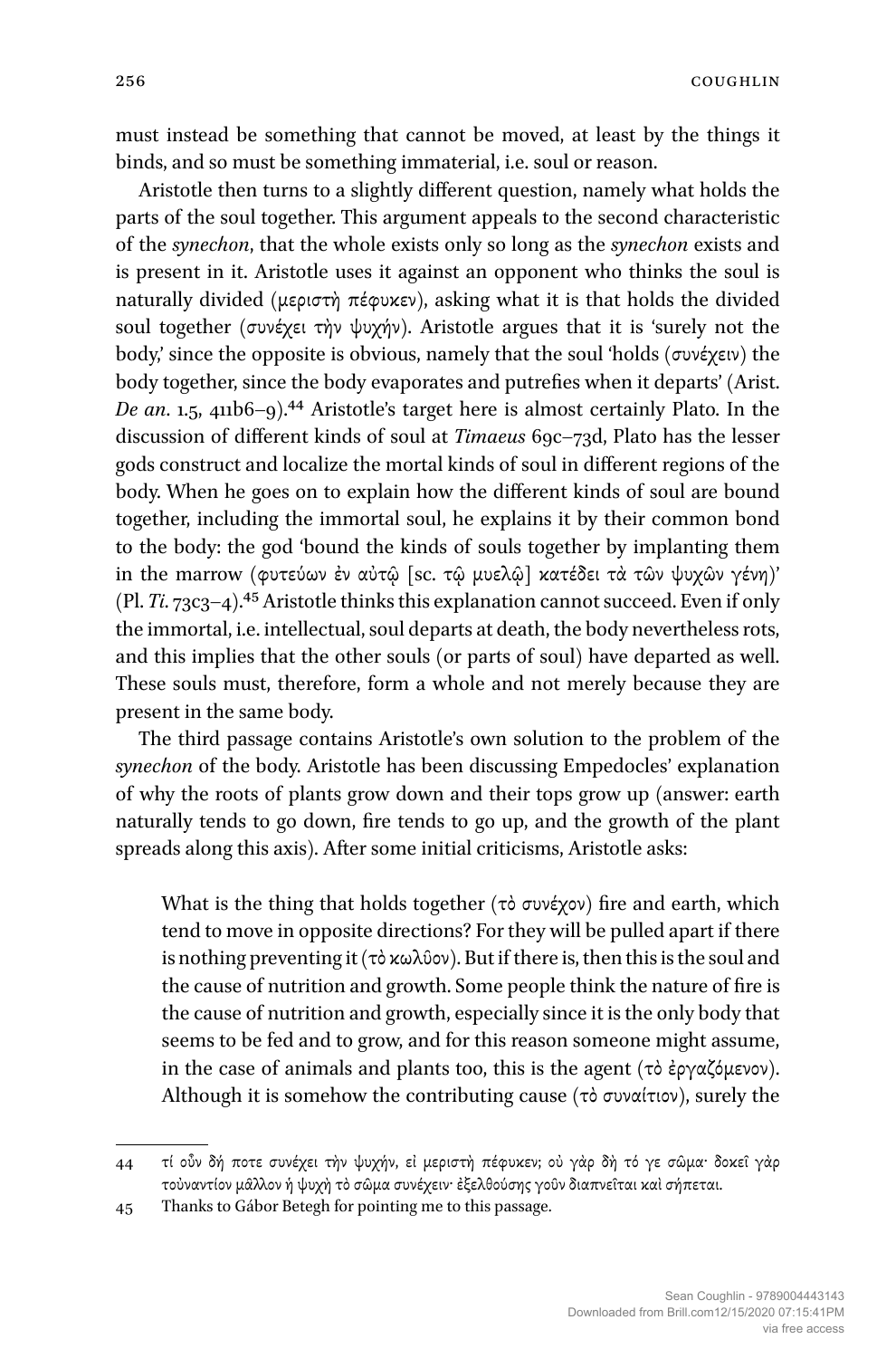cause (τὸ αἴτιον) strictly speaking is not (fire), but rather the soul: for fire's growth is unlimited as long as there is something to burn, while of things composed by nature, there is a limit and proportion of both size and growth. These belong to soul rather than fire and to reason (λόγος) rather than matter.

Arist. *De an*. 2.4, 416a6–1846

Aristotle begins this passage by appealing to the *synechon*'s role as that which prevents the parts from separating according to their own impulses. The target is Empedocles and his attempt to explain the growth of plants according to the elements (the parts) that make them up. Aristotle's point is that Empedocles' strategy of trying to explain the activities of a whole in terms of the activities of the parts is hopeless, especially since those parts have opposing impulses, which, rather than leading to a complex activity and arrangement, as we in fact find, should simply lead to the plant being torn apart. Aristotle does not want to deny that the powers of the elements have a role in the growth and maintenance of a living thing; but he wants to reconsider what that role is in light of the fact that the elements cannot explain the arrangement and limit of a thing's growth. So, Aristotle calls fire in this case a co-cause (τὸ συναίτιον), while he reserves the term cause (τὸ αἴτιον) for the soul, since the soul is properly speaking the agent (τὸ ἐργαζόμενον) acting in accordance with a rational principle (λόγος), rather than a chaotic one. But what is the relationship between the two?

Aristotle appeals to a different model of the *synechon* from that of a tyrant or monarch, opting instead for a model based on the arts. In broad strokes, Aristotle thinks that, among living things, what makes them wholes is not a specific material part, but the soul, which actively holds the parts of the body together. The soul does this not by constraint or force, but by producing and maintaining the various parts of the body through nutrition and growth, an activity which uses the body and its components as instruments or *organs* (in Greek, τὰ ὄργανα). What guarantees the cohesion of the body in this instance is the fact that the body is a prerequisite for the soul to do whatever else it does

<sup>46</sup> πρὸς δὲ τούτοις τί τὸ συνέχον εἰς τἀναντία φερόμενα τὸ πῦρ καὶ τὴν γῆν; διασπασθήσεται γάρ, εἰ μή τι ἔσται τὸ κωλύον· εἰ δ' ἔσται, τοῦτ' ἔστιν ἡ ψυχή, καὶ τὸ αἴτιον τοῦ αὐξάνεσθαι καὶ τρέφεσθαι. δοκεῖ δέ τισιν ἡ τοῦ πυρὸς φύσις ἁπλῶς αἰτία τῆς τροφῆς καὶ τῆς αὐξήσεως εἶναι· καὶ γὰρ αὐτὸ φαίνεται μόνον τῶν σωμάτων [ἢ τῶν στοιχείων] τρεφόμενον καὶ αὐξόμενον, διὸ καὶ ἐν τοῖς φυτοῖς καὶ ἐν τοῖς ζῴοις ὑπολάβοι τις ἂν τοῦτο εἶναι τὸ ἐργαζόμενον. τὸ δὲ συναίτιον μέν πώς ἐστιν, οὐ μὴν ἁπλῶς γε αἴτιον, ἀλλὰ μᾶλλον ἡ ψυχή· ἡ μὲν γὰρ τοῦ πυρὸς αὔξησις εἰς ἄπειρον, ἕως ἂν ᾖ τὸ καυστόν, τῶν δὲ φύσει συνισταμένων πάντων ἔστι πέρας καὶ λόγος μεγέθους τε καὶ αὐξήσεως· ταῦτα δὲ ψυχῆς, ἀλλ' οὐ πυρός, καὶ λόγου μᾶλλον ἢ ὕλης.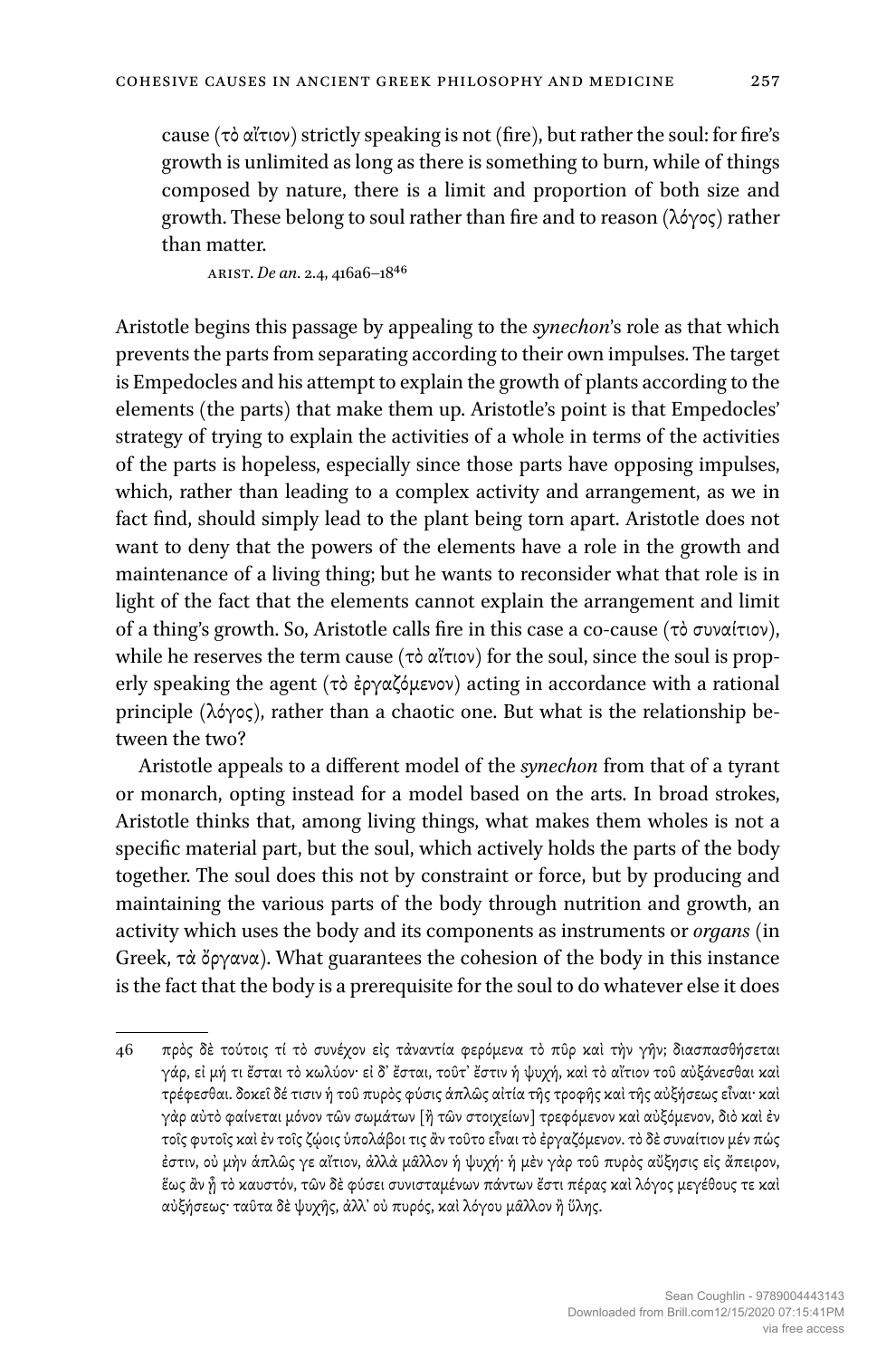258 COUGHLIN

(reproduce, perceive, think). So long as the soul is present in the body, it will actively maintain the arrangement of the body in order that the body continues to serve as its instrument.

Aristotle does not use this model to suggest that the soul is like an artist using instruments; rather, he seems to be thinking of the soul like an *art* using its instruments.47 The muses may always need a poet, but nature needs no such medium – it can act immediately through bodies. This leads Aristotle to make some bizarre-sounding claims. He says things like, 'if the art of ship-building were in the wood, it would produce the same results by nature' (Arist. *Phys*. 2.8, 199b28–29), i.e. the wood would turn itself into a ship. There is also a thought experiment about an axe as a natural body (φυσικὸν σῶμα), something like a cybernetic hatchet, whose soul is the capacity to cut things (ἡ δύναμις τοῦ ὀργάνου) and whose activity is to get up and cut things on its own, no carpenter required (Arist. *De an*. 2.1, 412b10–13a10). In the world of human craft, an artist is a necessary intermediary between the art and the instruments or organs through which it acts; nature, however, needs no intermediary. It operates like a doctor who cures herself (ὅταν τις ἰατρεύῃ αὐτὸς ἑαυτόν) (Arist. *Phys*. 2.8, 199b31).

That is not to say that outside influences cannot act on the body and threaten its cohesion. The soul may be unaffected or unmoved by the body when it acts, since 'like, the art of medicine ... when it produces health, it is in no way affected by the patient who is being healed' (Arist. *Gen. Corr*. 1.7, 324a35–b1).48 Nevertheless, the matter, i.e. the body, like food or a drug acting as instruments of the agent, is always affected when it carries out the soul's activities: 'the food, *when it produces* (health), *is also affected* in some way: for it is heated or cooled or otherwise affected at the same time as it acts' (Arist. *Gen. Corr*. 1.7, 324b1–3). Over time, the body, like a blunted instrument, will become incapable of carrying out the activities of the soul, including the activity of maintaining its own cohesion.49

<sup>47</sup> Menn (2002) 95.

<sup>48</sup> Cf. Arist. *De an*. 3.5, 430a17–19 'for reason (ὁ νοῦς) is separate, unaffected and unmixed, being substance in actuality. For the agent is always more honourable than the patient, and the principle than the matter.' On the *Gen. Corr*. passage and its relevance, see Menn (2002) 95–99; Falcon (2005) 25.

<sup>49</sup> Menn (2002) 113.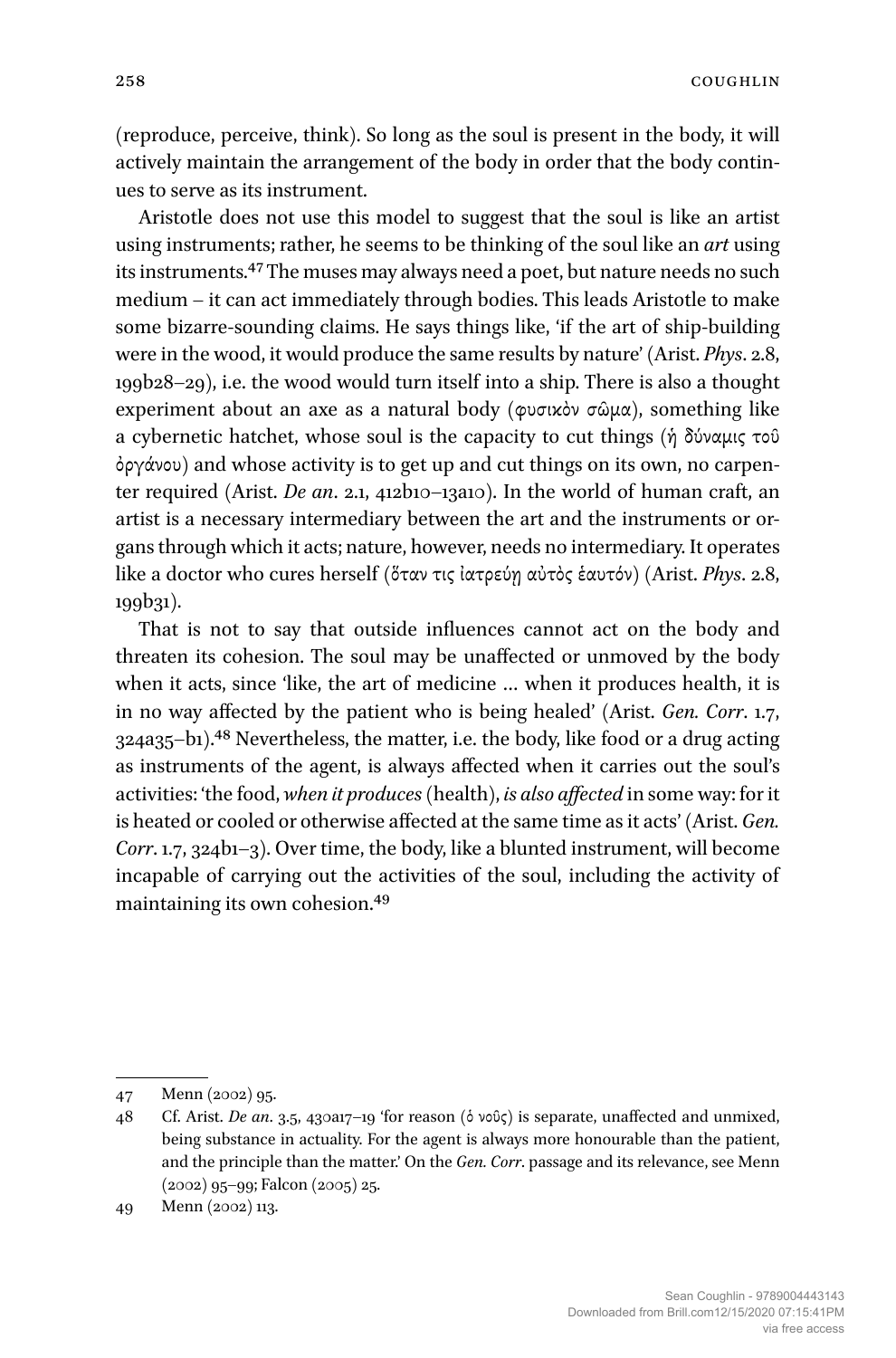## **5 The Stoics, Pneumatists and Galen**

The history of the *synechon* or cohesive cause which I have been tracing leads in the end to the more familiar Stoic notion. The Stoic position on cohesive causes resembles something like an eclectic mix of Diogenes of Apollonia and Aristotle. A comparatively large amount of literature exists on the Stoic theory of cohesive causes, at least much more than on earlier theories.50 Rather than rehearse this literature, I want to conclude by noting a few aspects of the Stoic notion of cohesive causes that seem to me most closely related to this earlier tradition.

The first is perhaps trivial, but worth mentioning. It is often said that the Stoic cohesive cause is an analogue to the Aristotelian form,<sup>51</sup> but speaking this way tends to obscure how similar the causal role of the Stoic cohesive cause and its Aristotelian equivalents are, whether that equivalent is soul, nature or the notion of actuality more generally – whatever that metaphysical item is which is the immaterial cause to the matter of its having the kind of activity it has: the force, so to speak, existing in the matter, as soul is the cause to a body of its being actually a living body. We may not think of 'being a living body' as a kind of activity, but for Aristotle, being alive or being anything else is to exist in actuality (ἐνεργείᾳ), which is for him a kind of activity without movement. The Stoic view is remarkably close to this except, because they believe only bodies can be causes, they deny there are activities without movement. They do, however, maintain a distinction between the cause and the matter and, as does Aristotle, they believe the cause acts to confer cohesion to the matter. Galen gives the most complete summary of their view in his work on *Cohesive Causes*:

The first philosophers of my acquaintance to speak of a cohesive cause were the Stoics. Their view is that from the four elements are produced those bodies that Aristotle calls homoiomerous and that are described by Plato as 'the first to be generated,' while all other bodies are simply compounds of these. Of the elements themselves, some they call material and some active and dynamic. They maintain that the material elements are held together by those that are dynamic, fire and air being dynamic and active in their view, while earth and water are material. They say that, when the elements are intermingled, the dynamic wholly penetrate the material, that is to say, air and fire penetrate water and earth. Air is cold

<sup>50</sup> See especially Frede (1987), Hankinson (1998), Bobzien (1999), and papers in Coughlin, Leith and Lewis (2020).

<sup>51</sup> See n. 14 above.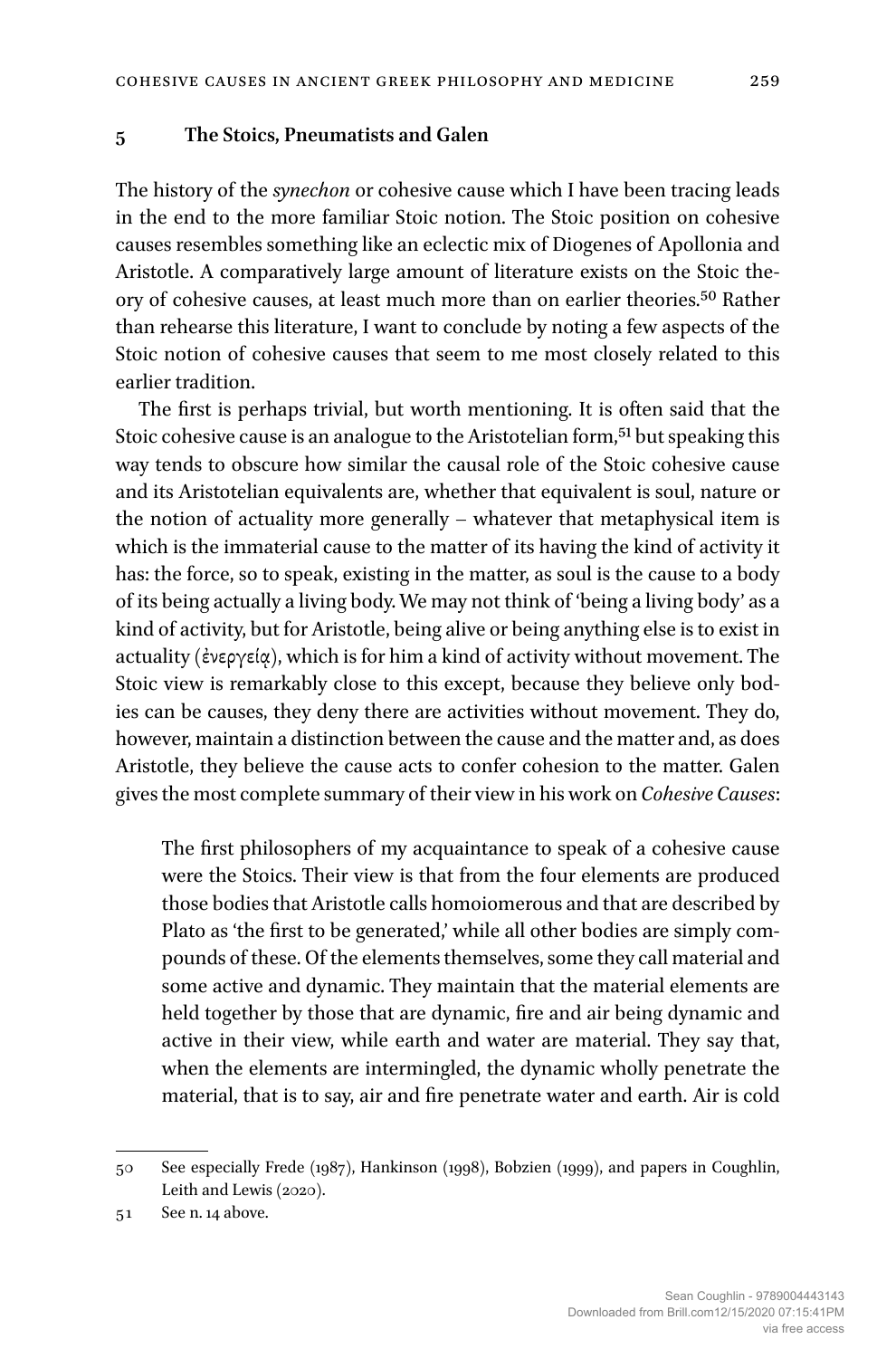and fire is hot. The natural effect of air is to consolidate and thicken a substance, whereas fire naturally causes expansion, loosening and widening. The two active elements have fine parts and the other two thick parts. Every substance with fine parts the Stoics call spirit (sc. *pneuma*), and they think that the function of this spirit is to produce cohesion in natural and in animal bodies. By natural bodies I mean those that are produced by nature and not by human skill, like stones, gold, wood and those parts of the animal body that are called the primary and homoiomerous parts, that is, nerves, arteries, veins, cartilages, bones and everything else of the same sort. Men join bits of wood together with glue, nails, pegs, clay, gypsum and lime. Similarly nature is found connecting all the parts of the body so as to form a united whole by means of cartilage, ligaments and tendons. If you like, you can call the parts of the body that produce this union in the simple members cohesive causes of the compounds, and the same term can be applied to clay, gypsum, lime and the other things that serve the same purpose in externals which are connected by the skill of man and not by nature. It is not these, however, but rather material substance with fine parts that the Stoics call a cohesive cause.

GAL. *CC* 1.1–5, 53,2–55,3 Lyons, trans. LYONS<sup>52</sup>

Galen's summary, that *pneuma* (a mixture of fire and air) is the active element and brings about cohesion in the material elements, earth and water, by producing a two-fold movement outward and inward, is echoed in numerous other ancient sources.53 Sextus Empiricus tells us that the Stoics also called 'what holds together (τὸ συνέχον) the whole compound' the soul.54 Galen's other claim that things, like glue and nails, ligaments and tendons, can be called *synechon*, echoes the earlier use of the term, where it meant a binding part, as opposed to an active cause.<sup>55</sup> Galen himself rejects the Stoic cohesive

<sup>52</sup> cf. Galen, *De plenitudine liber* 3 (VII.525 K.) '… most of those who propose the cohesive capacity (τὴν συνεκτικὴν δύναμιν), like the Stoics, make what holds together (τὸ συνέχον) one thing and what is held together (τὸ συνεχόμενον) another. For the pneumatic substance (τὴν πνευματικὴν οὐσίαν) is what holds together, while the material (substance) (τὴν ὑλικὴν οὐσίαν) is what is held together, which is why they say air and fire hold together, but earth and water are held together.'

<sup>53 [</sup>Gal.] *Def*. 96, XIX.372.1–2 K.; Plutarch, *De Stoicorum repugnantiis* 43, 1053f3–7.

<sup>54</sup> Sextus Empiricus, *Adversus Mathematicos* 7.234.2–4 '[Some Stoics] assert soul is said in two ways: what holds the whole compound together [τό τε συνέχον τὴν ὅλην σύγκρισιν], and the leading part [τὸ ἡγεμονικόν] on its own.'

<sup>55</sup> It is used in a similar way in Plutarch, *Quaestiones Convivales* 8.10, 735e5–f2, where the loss of leaves in autumn is explained in terms of the mixture (κρᾶσις) no longer being able to preserve them because what is glutinous and cohesive (τὸ ἐχέκολλον καὶ συνεκτικόν) no longer remains in it.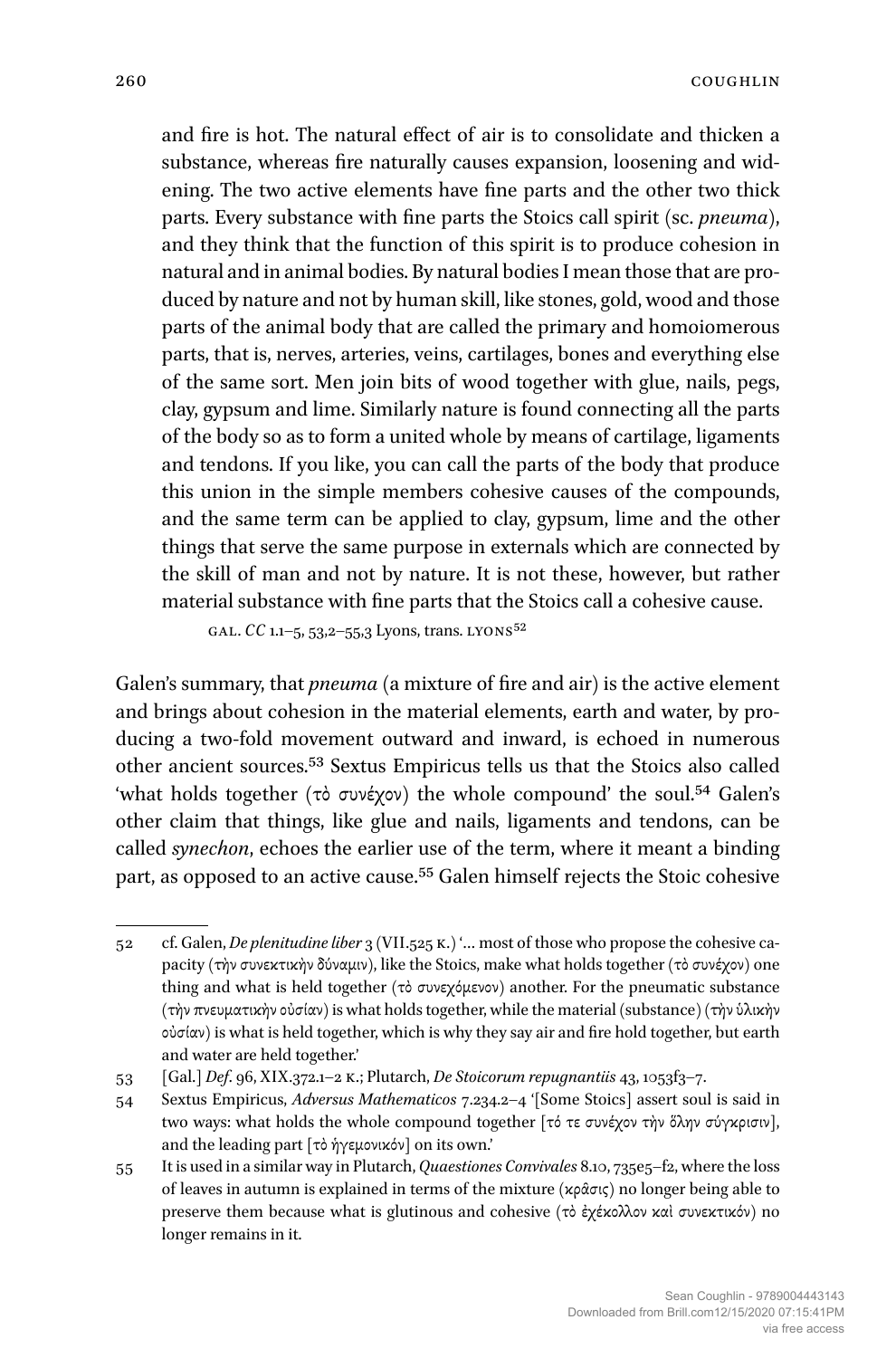cause altogether in his work *On Cohesive Causes*, arguing that either (a) every whole needs a cohesive cause, in which case *pneuma* will also need a cohesive cause and we get a regress; or (b) some things need cohesive causes, while others are self-cohesive, in which case Galen thinks a much better case could be made for something like adamantine to be self-cohesive than hot air, since things like adamantine are solid and less prone to disperse (Gal. *CC* 6.2–5, 61,26–63,16 Lyons).

One of the most remarkable differences between the Aristotelian and Stoic notion of the cohesive cause, however, is what it says about us, or at any rate about how we fall apart. Atlas may be strong and eternal, but our cohesion is limited. Aristotle blames the instrument. The Stoics also blame the soul – at least, the Stoic-influenced Pneumatist physician,<sup>56</sup> Athenaeus of Attalia sees the source of incoherence in the powers of the soul itself:

Old age requires a more exact regimen and additional aids. For the psychic and physical capacities (ψυχικαί τε καὶ φυσικαὶ δυνάμεις) which hold us together and preserve us (συνέχουσαι καὶ διασώζουσαι ήμᾶς) lose their strength, their functions are brought to an end and the body wrinkles and becomes malnourished, loose and dry. And so when the capacity which keeps the body upright (ἡ μὲν διευθύνουσα τὸ σῶμα δύναμις), offers resistance against external things that cause us injury, and resists in accordance with certain spermatic principles (σπερματικοὺς λόγους) and natural necessities (φυσικὰς ἀνάγκας), falls to the floor (ὑπὸ πόδας χωρῇ, i.e. declines in strength), the body is easily affected and easily injured, requiring but a small cause and chance influence for harm. At the start, then, from an early age, one should also take precautions for the time of old age. For as those who wear out their cloak in the summer spend the winter in tatters, so those who in their youth neglect their bodily strength suffer the clothes of old age with great difficulty.

Athenaeus of Attalia, quoted in Oribasius, *Collectiones Medicae* (libri incerti 39) 140,13–36 Raeder

I think we must enjoy our summers.

<sup>56</sup> On the role of *pneuma* in the Pneumatist school of medicine, see Coughlin and Lewis (2020). On Athenaeus' relationship to thinkers other than the Stoics, see Coughlin (2018) 109–13.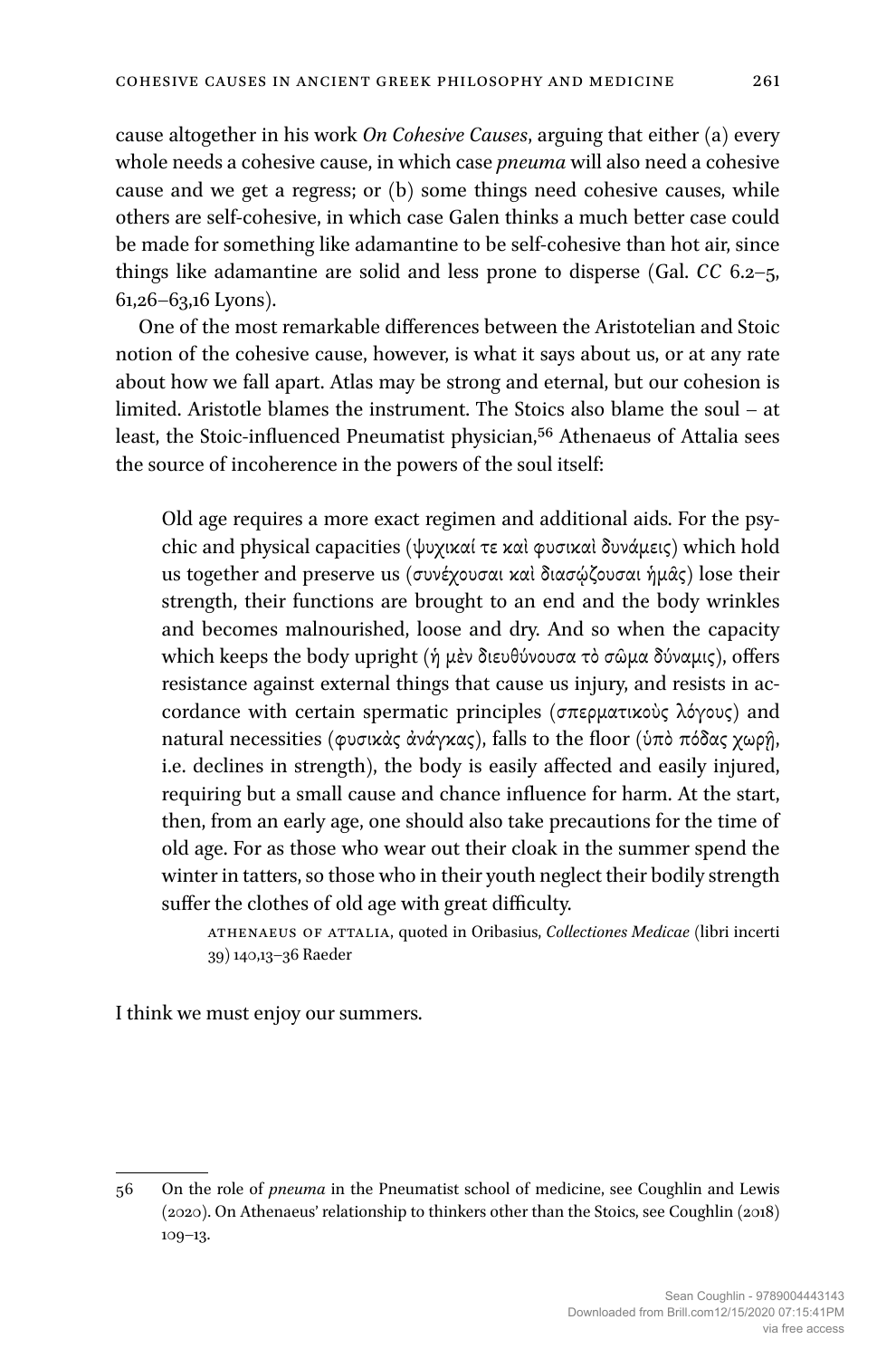262 COUGHLIN

#### **Acknowledgments**

The research and writing of this paper were funded by a postdoctoral fellowship from the Deutsche Forschungsgemeinschaft (German Research Foundation) – Exzellenzcluster 264 *Topoi. Die Formation und Transformation von Raum und Wissen in den antiken Kulturen* – Projekt-ID 39235742 held at Humboldt-Universität zu Berlin. Additional funding saw it to completion: fellowships at Einstein Centre Chronoi in Berlin and from the Deutsche Forschungsgemeinschaft (German Research Foundation) – SFB 980 *Episteme in Bewegung. Wissenstransfer von der Alten Welt bis in die Frühe Neuzeit* – Projekt-ID 191249397. The first draft was presented at the conference, *Ancient Holisms*, held in London 11–12 September 2017; the last, at Philip van der Eijk's Ancient Medicine Research Colloquium at the Institut für Klassische Philologie, Humboldt-Universität zu Berlin, on 18 May 2020. I am grateful to audiences at both, with special thanks to Elizabeth Craik, Philip van der Eijk, P. N. Singer, and Chiara Thumiger for helpful comments. Many thanks also to Gábor Betegh, David Ebrey, and three anonymous reviewers for comments on the written draft.

## **Bibliography**

- Ackrill, J. L. 'Aristotle's Definitions of Psuche.' *Proceedings of the Aristotelian Society*, 73 (1972) 119–33.
- Ainsworth, T. 'Form vs. Matter.' In *The Stanford Encyclopedia of Philosophy*, ed. E. N. Zalta. Metaphysics Research Lab, Stanford University (2016). Available at [https://](https://plato.stanford.edu/archives/spr2016/entries/form-matter/) [plato.stanford.edu/ archives/spr2016/entries/form-matter/](https://plato.stanford.edu/archives/spr2016/entries/form-matter/).
- Bobzien, S. 'Chrysippus' Theory of Causes.' In *Topics in Stoic Philosophy*, ed. K. Ierodiakonou. Oxford: Oxford University Press (1999).
- Choulant, J. L. *Handbuch der Bücherkunde für die ältere Medicin, zur Kenntniss der griechischen, lateinischen und arabischen Schriften im ärztlichen Fache und zur bibliographischen Unterscheidung ihrer verschiedenen Ausgaben, Uebersetzungen und Erläuterungen*. Leipzig: L. Voss (1841).
- Choulant, J. L., F. H. Garrison, E. C. Streeter, and M. Frank*. History and Bibliography of Anatomic Illustration in Its Relation to Anatomic Science and the Graphic Arts*. Chicago: University of Chicago Press (1920).
- Cohen, S. M. *Aristotle on Nature and Incomplete Substance*. Cambridge and New York: Cambridge University Press (1996).
- Cohen, S. M. 'Aristotle's Metaphysics.' In *The Stanford Encyclopedia of Philosophy*, ed. E. N. Zalta. Metaphysics Research Lab, Stanford University (2016). [https://plato](https://plato.stanford.edu/) [.stanford.edu/archives/win2016/entries/aristotle-metaphysics/](https://plato.stanford.edu/).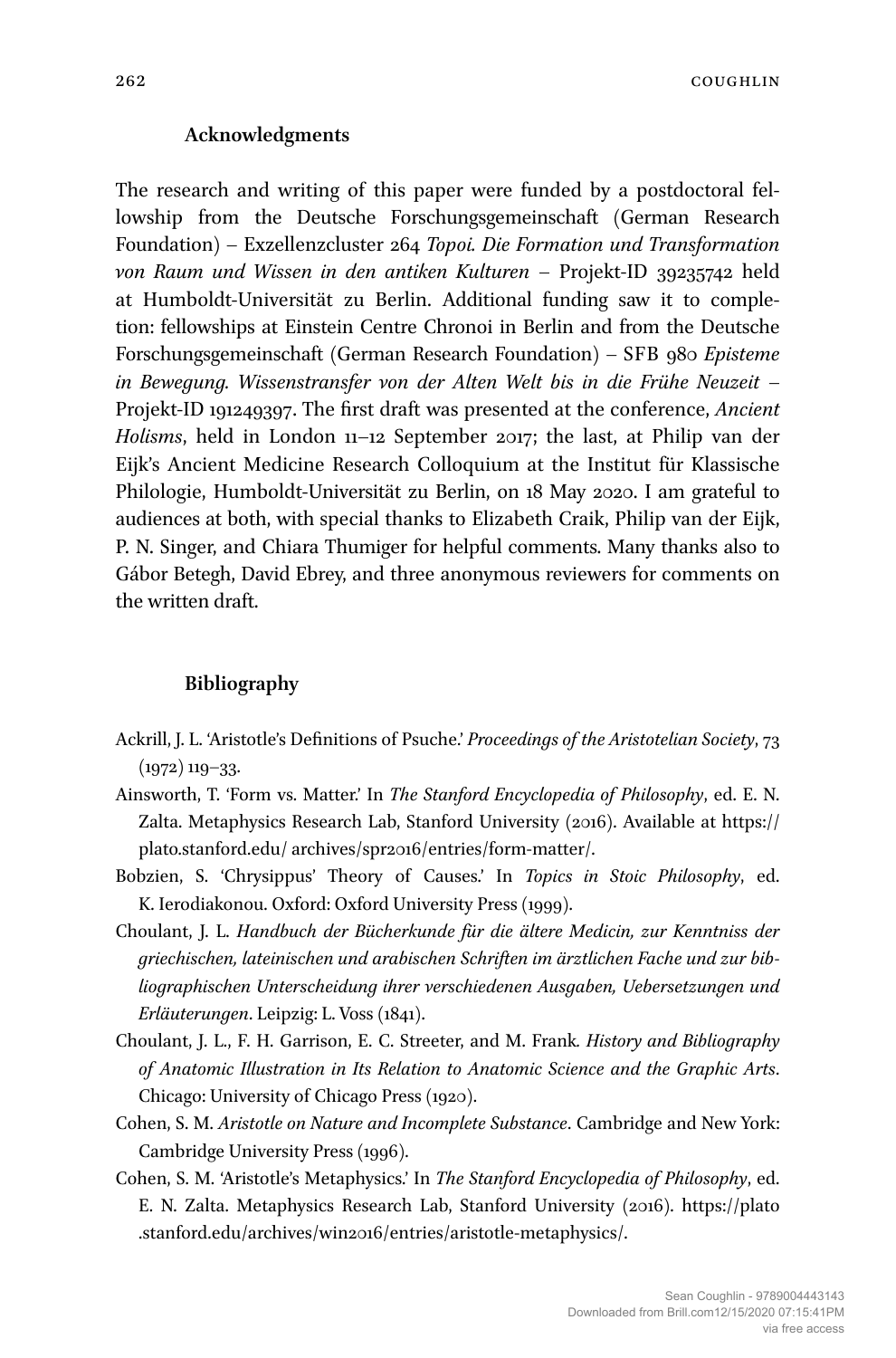- Coughlin, S. 'Athenaeus of Attalia on the Psychological Causes of Bodily Health.' In *Mental Illness in Ancient Medicine: From Celsus to Paul of Aegina*, ed. C. Thumiger and P. N. Singer. Leiden: Brill (2018) 109–42.
- Coughlin, S., and O. Lewis. 'Pneuma and the Pneumatist School of Medicine.' In *The Concept of Pneuma after Aristotle*, ed. S. Coughlin, D. Leith and O. Lewis. Berlin: Edition Topoi (2020) 203–36.
- Coughlin, S., D. Leith and O. Lewis. *The Concept of Pneuma after Aristotle. Berlin Studies in the Ancient World*. Berlin: Edition Topoi (2020).
- Cross, R. *Duns Scotus*. Oxford: Oxford University Press (1999).
- D'Acquisto, F., G. Piras and L. Rattazzi. 'Pro-Inflammatory and Pathogenic Properties of Annexin-A1: The Whole Is Greater than the Sum of Its Parts.' *Biochemical Pharmacology*, 85.9 (May 1, 2013): 1213–18.
- Elliott, G. *Global Business Information Technology: An Integrated Systems Approach*. Harlow and New York: Pearson Addison Wesley (2004).
- Falcon, A. *Aristotle and the Science of Nature: Unity Without Uniformity*. Cambridge: Cambridge University Press (2005).
- Fine, K. 'Things and Their Parts.' *Midwest Studies in Philosophy*, 23.1 (1999) 61–74.
- Fine, K. 'Towards a Theory of Part.' *Journal of Philosophy*, 107.11 (2010) 559–89.
- Forrest, J. Y.-L. *General Systems Theory: Foundation, Intuition and Applications in Business Decision Making*. Cham: Springer (2018).
- Frede, M. *Essays in Ancient Philosophy*. Minneapolis: University of Minnesota Press  $(1987)$ .
- Frede, M. 'The Original Notion of Cause.' In *Essays in Ancient Philosophy*, ed. M. Frede. Minneapolis: University of Minnesota Press (1987) 125–50. Originally printed in *Doubt and Dogmatism: Studies in Hellenistic Epistemology*, ed. J. Barnes, M. F. Burnyeat and M. Schofield. Oxford: Oxford University Press (1980) 217–49.
- Fuller, A. R. *Insight into Value: An Exploration of the Premises of a Phenomenological Psychology*. Albany: SUNY Press (1990).
- Graham, D. W. 'Plato and Anaximenes.' *Études Platoniciennes* [Online], 12 (2015). [http://](https://plato.stanford.edu/) [journals.openedition.org/etudesplatoniciennes/706.](https://plato.stanford.edu/)
- Hankinson, R. J. 'Evidence, Externality and Antecedence: Inquiries into Later Greek Causal Concepts.' *Phronesis*, 32.1 (1987) 80–100.
- Hankinson, R. J. *Cause and Explanation in Ancient Greek Thought*. Oxford: Oxford University Press (1998).
- Hanson, B. *What Holism Can Do for Social Theory*. Routledge Studies in Social and Political Thought. New York: Routledge (2014).
- Hanson, B. *General Systems Theory. Beginning with Wholes*. London and New York: Routledge (2013).
- Harte, V. *Plato on Parts and Wholes: The Metaphysics of Structure*. Oxford: Oxford University Press (2002).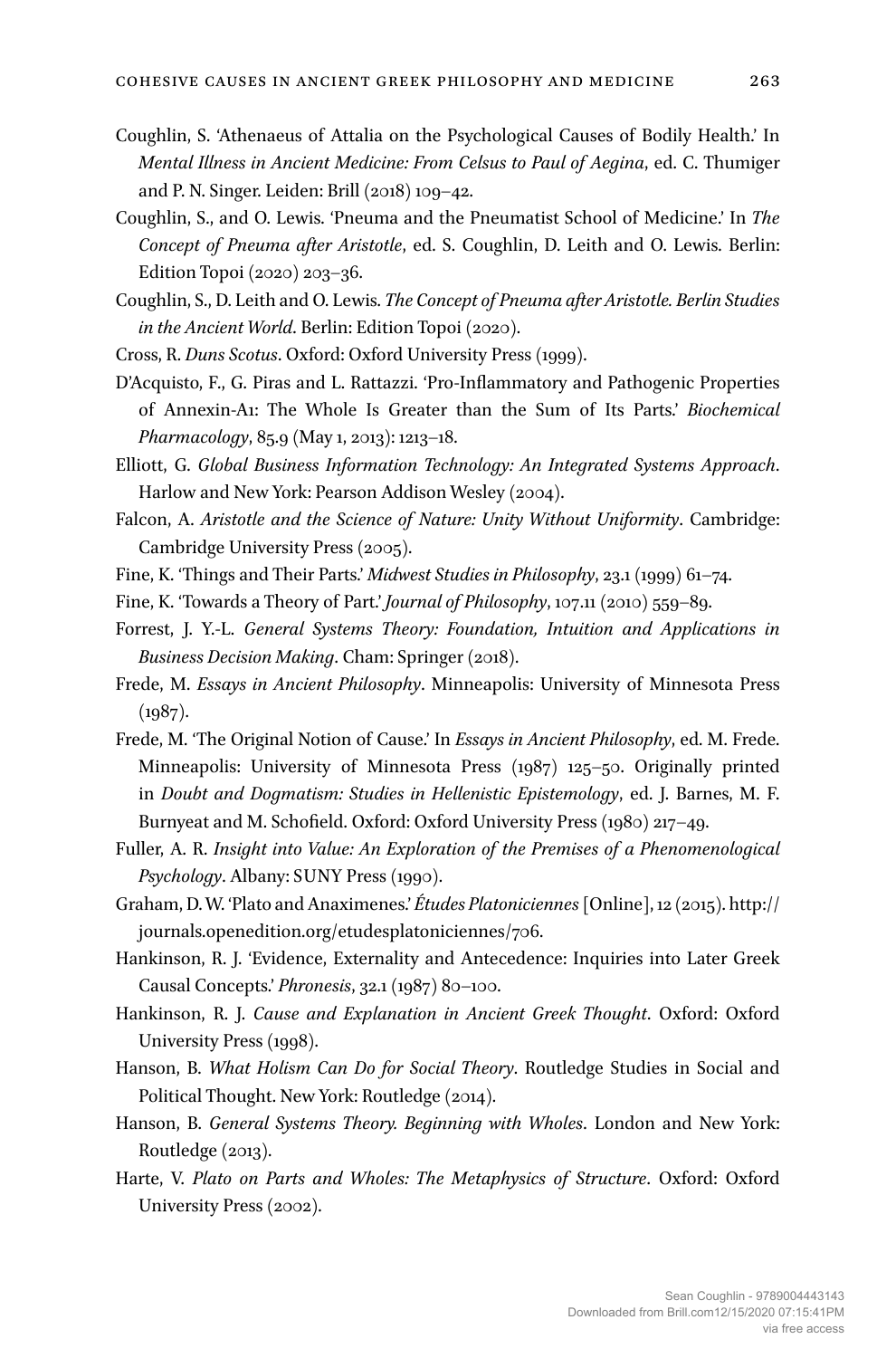- Havrda, M. *The So-Called Eighth Stromateus by Clement of Alexandria: Early Christian Reception of Greek Scientific Methodology*. Leiden: Brill (2016).
- Heider, G. M. 'More about Hull and Koffka.' *American Psychologist*, 32.5 (1977) 383.
- Johnston, Mark. 'Hylomorphism.' *Journal of Philosophy*, 103.12 (2006) 652–98.
- Kirk, G. S., J. E. Raven and M. Schofield. *The Presocratic Philosophers: A Critical History with a Selection of Texts*. Cambridge: Cambridge University Press (1999).
- Koslicki, K. *Form, Matter, Substance*. Oxford and New York: Oxford University Press  $(2018).$
- Koslicki, K. 'Towards a Hylomorphic Solution to the Grounding Problem.' *Royal Institute of Philosophy Supplements*, 82 (July 2018) 333–64.
- Koslicki, K. 'Towards a Neo-Aristotelian Mereology.' *Dialectica*, 61.1 (March 2007) 127–59. Lasson, A. *Aristoteles Metaphysik*. Jena: E. Diederichs (1907).
- Long, A. A., and D. N. Sedley. *The Hellenistic Philosophers: Volume 1, Translations of the Principal Sources with Philosophical Commentary*. Cambridge: Cambridge University Press (1987).
- Marks, F., U. Klingmüller and K. Müller-Decker. *Cellular Signal Processing: An Introduction to the Molecular Mechanisms of Signal Transduction*. Heidelberg: Garland Science (2008).
- Marmodoro, A. 'Aristotle's Hylomorphism Without Reconditioning.' *Philosophical Inquiry*, 37.1–2 (2013) 5–22.
- Menn, S. 'On Socrates' First Objections to the Physicists (Phaedo 95 E 8–97 B 7).' *Oxford Studies in Ancient Philosophy*, 38 (2010) 37–68.
- Menn, S. 'Aristotle's Definition of Soul and the Programme of the De Anima.' *Oxford Studies in Ancient Philosophy* 22 (2002) 83–139.
- Menn, S. 'Metaphysics Z10–16 and the Argument-Structure of Metaphysics Z.' *Oxford Studies in Ancient Philosophy*, 21 (2001) 83–134.
- Menn, S. *Plato on God as Nous*. Carbondale: Southern Illinois University (1995).
- Mirrione, C. *Theory and Terminology of Mixture in Galen: the Concepts of* krasis *and*  mixis *in Galen's Thought*. Dissertation Humboldt-Universität zu Berlin (2017).
- Peramatzis, M. 'Aristotle's Hylomorphism: The Causal-Explanatory Model.' *Metaphysics*, 1.1 (May 21, 2018) 12–32.
- Scalambrino, F. *Philosophical Principles of the History and Systems of Psychology: Essential Distinctions*. Cham: Palgrave Macmillan (2018).
- Scaltsas, T. *Substances and Universals in Aristotle's Metaphysics*. Ithaca: Cornell University Press (1994).
- Schuster, P. 'A Beginning of the End of the Holism versus Reductionism Debate?: Molecular Biology Goes Cellular and Organismic.' *Complexity*, 13.1 (September 2007) 10–13.
- Sedley, D. 'The Dramatis Personae of Plato's Phaedo.' In *Philosophical Dialogues: Plato, Hume, Wittgenstein*, ed. T. J. Smiley. Oxford: Oxford University Press (1995) 3–26.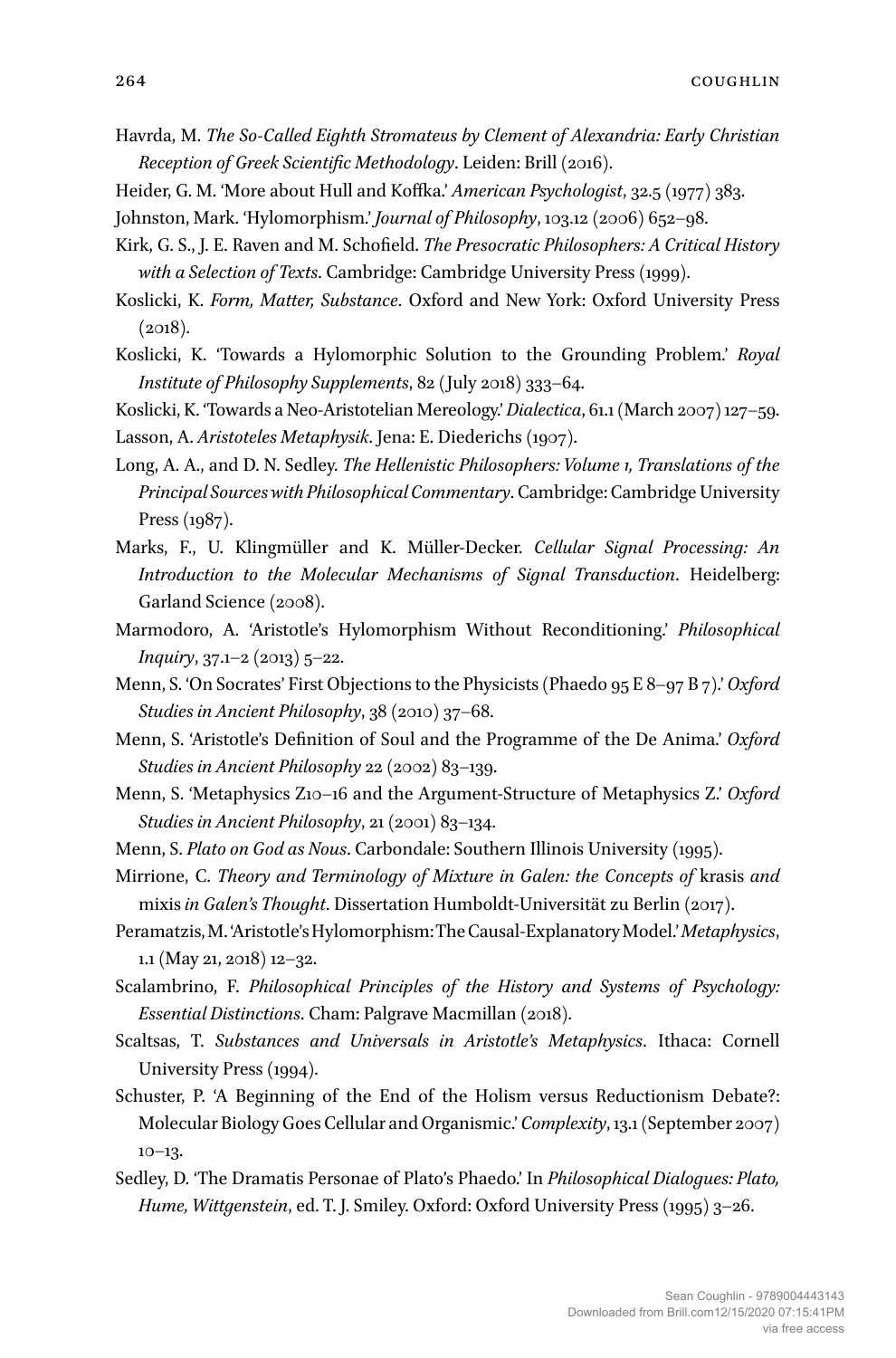- Shields, C. 'Aristotle's Psychology > A Fundamental Problem about Hylomorphism.' In *Stanford Encyclopedia of Philosophy*, ed. E. N. Zalta. Metaphysics Research Lab, Stanford University (2016). Available at [https://plato.stanford.edu/entries/](https://plato.stanford.edu/) [aristotle-psychology/suppl1.html.](https://plato.stanford.edu/)
- Singer, P. N., P. J. van der Eijk and P. Tassinari. *Galen*. *Works on Human Nature*. Volume 1*,* 'Mixtures (*De temperamentis*).' Cambridge Galen Translations. Cambridge: Cambridge University Press (2018).
- Vallero, D. A. *Biomedical Ethics for Engineers: Ethics and Decision Making in Biomedical and Biosystem Engineering*. Amsterdam: Elsevier (2011).
- Vlastos, G. *Studies in Greek Philosophy*, Volume I: The Presocratics. Princeton: Princeton University Press (1996).
- Ward, T. M. *John Duns Scotus on Parts, Wholes, and Hylomorphism*. Leiden and Boston: Brill (2014).
- Witt, C. 'Hylomorphism in Aristotle.' *The Journal of Philosophy*, 84.11 (1987) 673–79.

#### **Primary Texts: Editions and Translations Used**

Aëtius, *Placita Philosophorum* (Aët.): *Doxographi Graeci*. Ed. H. Diels. Berlin: Reimer  $(1879)$  273-444.

Alcmaeon of Croton: See DK

Alexander of Aphrodisias, *In Aristotelis Metaphysica Commentaria* (Alex. Aphr. *in Arist*. *Metaph*.): *Alexandri Aphrodisiensis in Aristotelis Metaphysica commentaria*. Ed. M. Hayduck. *Commentaria in Aristotelem Graeca* 1. Berlin: Reimer (1891).

Anaxagoras (Anax.): See DK

- Aristotle, *De anima* (Arist. *De an.*): *Aristotelis De anima*. Ed. W. D. Ross. Oxford Classical Texts. Oxford: Oxford University Press (1956).
- Aristotle, *De generatione animalium* (Arist. *Gen*. *an.*): *Aristotelis De Generatione Animalium*. Ed. H. J. Drossaart Lulofs. Oxford Classical Texts. Oxford: Oxford University Press (1965).
- Aristotle, *De Generatione et Corruptione* (Arist. *Gen*. *corr.*): *Aristote*. *De la Génération et de la corruption*. Ed. and trans. M. Rashed. Collection des Universités de France. Paris: Les Belles Lettres (2005).
- Aristotle, *Partibus Animalium* (Arist. *Part*. *an.*): Aristote. *Les parties des animaux*. Ed. and trans. P. Louis. Collection des Universités de France. Paris: Les Belles Lettres  $(1993)$ .
- Aristotle, *Metaphysica* (Arist. *Metaph*.): *Aristotelis Metaphysica*. Ed. W. Jaeger. Oxford Classical Texts. Oxford: Oxford University Press (1957).
- Aristotle, *Meteorologica* (Arist. *Mete*.): *Aristotelis Meteorologicorum Libri Quattuor*. Ed. F. H. Fobes. Cambridge MA: Harvard University Press (1919).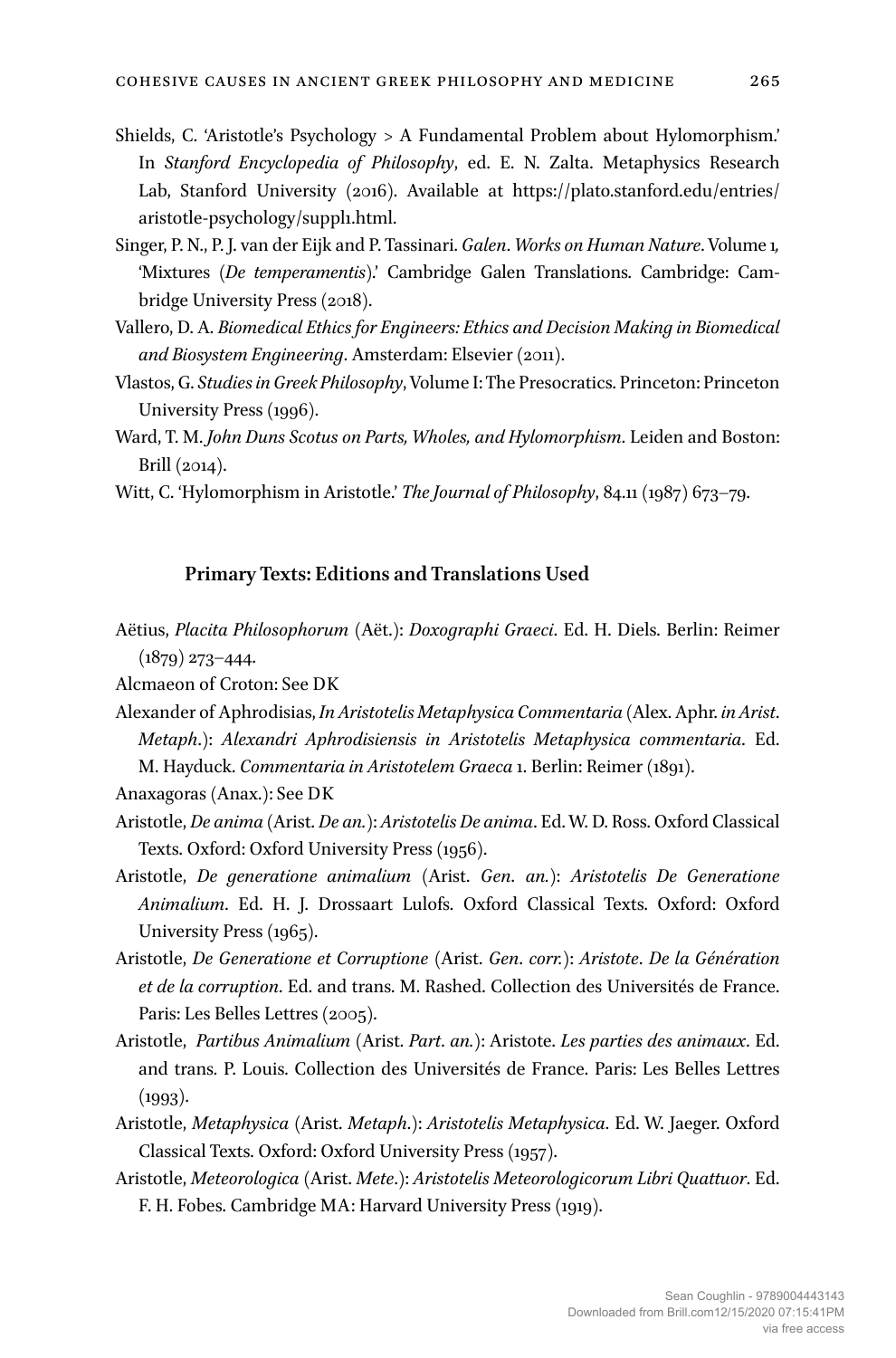- Aristotle, *Physica* (Arist. *Phys*.): *Aristotelis Physica*. Ed. W. D. Ross. Oxford Classical Texts. Oxford: Oxford University Press (1950).
- Aristotle, *Problemata* (sp.) ([Arist.] *Pr.*): *Aristotle*. Volume XVI. *Problems*, Books 20–38. Ed. and trans. R. Mayhew. *Rhetoric to Alexander*. Ed. and trans. D. C. Mirhady. Loeb Classical Library 317. Cambridge MA: Harvard University Press (2011) 1–449.
- Clement of Alexandria, *Stromateis* (Clem. *Strom*.): Havrda, Matyáš*. The So-Called Eighth Stromateus by Clement of Alexandria: Early Christian Reception of Greek Scientific Methodology*. Leiden: Brill (2016).
- Democritus (Democr.): See DK
- Diogenes (Diog.): See DK
- DK = Diels Kranz: *Die Fragmente der Vorsokratiker*. Ed. H. Diels and W. Kranz. Sixth Edition. Berlin: Weidmann (1951–1952).
- Empedocles (Emped.): See DK
- Euripides, *Supplices* (Eur. *Supp.*): *Euripidis Fabulae*. Ed. J. Diggle. Vol. 2. Oxford: Oxford University Press (1981) 3–53.
- Galen, *Adversus Iulianum* (Gal. *Adv*. *Iul.*): *Galeni Adversus Lycum et Adversus Iulianum libelli*. Ed. E. Wenkebach. Corpus Medicorum Graecorum V 10,3. Berlin: Akademie-Verlag (1951) 33–70.
- Galen, *Claudii Galeni Opera omnia*. Ed. C. G. Kühn. 22 Vols. Leipzig: Knobloch  $(1821-1833)$ .
- Galen, *De Causis Contentivis* (Gal. *CC*): *Galeni De Partibus Artis Medicativae, De Causis Contentivis, De Diaeta in Morbis Acutis Secundum Hippocratem Libelli Versio Arabica*, edidit et in linguam Anglicam vertit M. Lyons; *De Partibus Artis Medicativae, De Causis Contentivis Libelli Editio* ab H. Schöne alterius a K. Kalbfleisch curata, retractaverunt J. Kollesch, D. Nickel, G. Strohmaier. Corpus Medicorum Graecorum Supplementum Orientale II. Berlin: Akademie-Verlag (1969) 52–73, 133–41.
- Galen, *De Plenitudine* (Gal. *Plen.*): *Claudii Galeni opera omnia*. Ed. C. G. Kühn. Vol. 7. Leipzig: Knobloch (1824) 513–83.
- Galen, *De Symptomatum Causis* (Gal. *Caus*. *Symp.*): *Claudii Galeni Opera Omnia*. Ed. C. G. Kühn. Vol. 7. Leipzig: Knobloch (1824) 85–272.
- Galen, *Definitiones Medicae* (sp.) ([Gal.] *Def.*): *Claudii Galeni Opera Omnia*. Ed. C. G. Kühn. Vol. 19. Leipzig: Knobloch (1830) 346–462.
- Galen, *Introductio sive Medicus* (sp.) ([Gal.] *Int.*): Galien [sp.]. Tome III. *Le Médecin*. Introduction [=Int.]. Ed. and trans. C. Petit. Collection des Universités de France. Paris: Les Belles Lettres (2009).
- Galen, *Synopsis Librorum Suorum de Pulsibus* (Gal. *Syn*. *Puls.): Claudii Galeni Opera Omnia*. Ed. C. G. Kühn. Vol. 9. Leipzig: Knobloch (1825) 431–533.
- Hesiod, *Theogonia* (Hes. *Theog.): Hesiod*. Theogony. Ed. M. L. West. Oxford: Clarendon Press (1966).
- Hippocrates, *De Carnibus* (Hp. *Carn.*): Hippocrates. Volume VIII. Ed. and trans. Paul Potter. Loeb Classical Library 482. Cambridge MA: Harvard University Press (1995) 127–166.